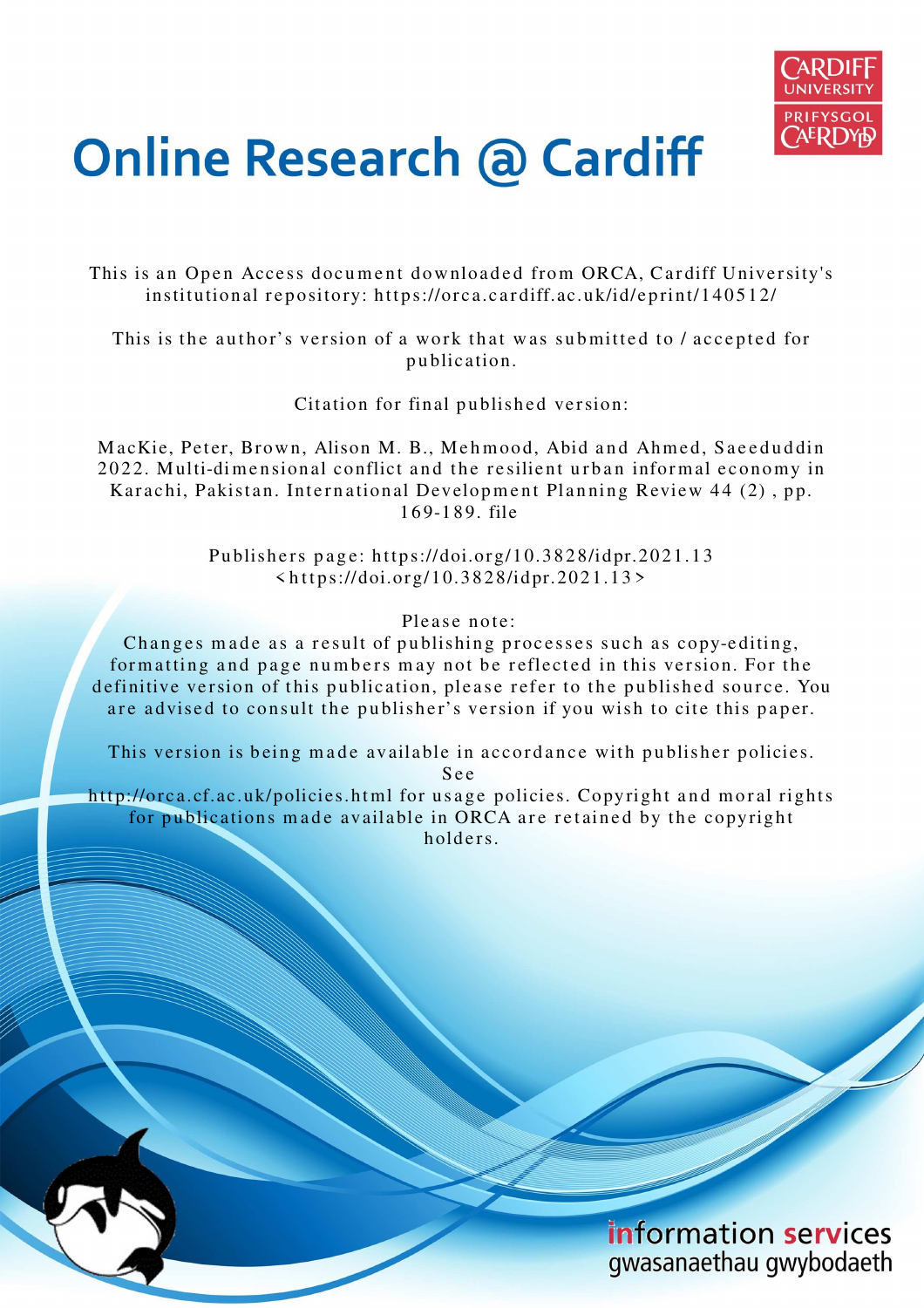# **Multi-dimensional conflict and the resilient urban informal economy in Karachi, Pakistan**

**Peter Mackie**, School of Geography and Planning, Cardiff University, UK, [MackieP@cardiff.ac.uk;](mailto:MackieP@cardiff.ac.uk) **Alison M B Brown**, School of Geography and Planning, Cardiff University, UK[, BrownAM@cardiff.ac.uk;](mailto:BrownAM@cardiff.ac.uk) **Abid Mehmood**, Sustainable Places Research Institute, Cardiff University, UK, [mehmooda1@cardiff.ac.uk;](mailto:mehmooda1@cardiff.ac.uk)

**Saeeduddin Ahmed**, Department of Architecture and Planning, NED University of Engineering and Technology, Pakistan, [architectsaeed@yahoo.com](mailto:architectsaeed@yahoo.com) 

#### **Abstract**

This paper explores the resilience of the urban informal economy through multi-dimensional conflict. Karachi constituted an ideal case study for the research given the intensity and paradigmatic nature of the multi-dimensional conflict experienced in the city between 2008 and 2013. The paper applies a comparative frame in three sites (Sadar, Orangi and Lyari) to illustrate resilience of the informal economy and its role in supporting the urban poor in Karachi to survive and sometimes thrive, whilst also contributing to peaceful recovery and adaptation, albeit persistent divisions mean violence remains possible. The paper argues for greater recognition of and support for informal economies in urban policy, marking a shift away from the predominant neoliberal forms of governance that diminish the role of the state and burden already vulnerable people with the greatest risks, particularly in fragile, conflict-affected situations where half the world's poor are predicted to live by 2030.

**Keywords**: Informal economy; civic conflict; urban violence; resilience; Karachi

#### **Introduction and background**

Following several decades of gradual decline in urban peace and security, by 2013 Karachi in Pakistan had become one of the world's most dangerous cities (Verkaaik, 2016; NUMBEO, 2019). Conflict in the city was driven primarily by a complex web of multi-dimensional violence that worsened until the abrupt intervention of paramilitary forces (Pakistan Rangers). The focus of research on Karachi's conflict-affected history has largely been on unpicking the complex drivers of conflict and their impacts (Boivin, 2010; Yusuf 2012; Gayer, 2014; Kaker, 2014; Brown and Ahmed, 2017; Khan, 2017; Viqar, 2018). Yet, this paper argues that in Karachi, and other conflict-affected cities, research has provided very few insights into the urban economy during periods of protracted violence and conflict. This paper aims to respond to this key research gap. Through a comparative frame, operationalised in three key sites, it offers new insights on the resilience of the informal economy in Karachi and adds to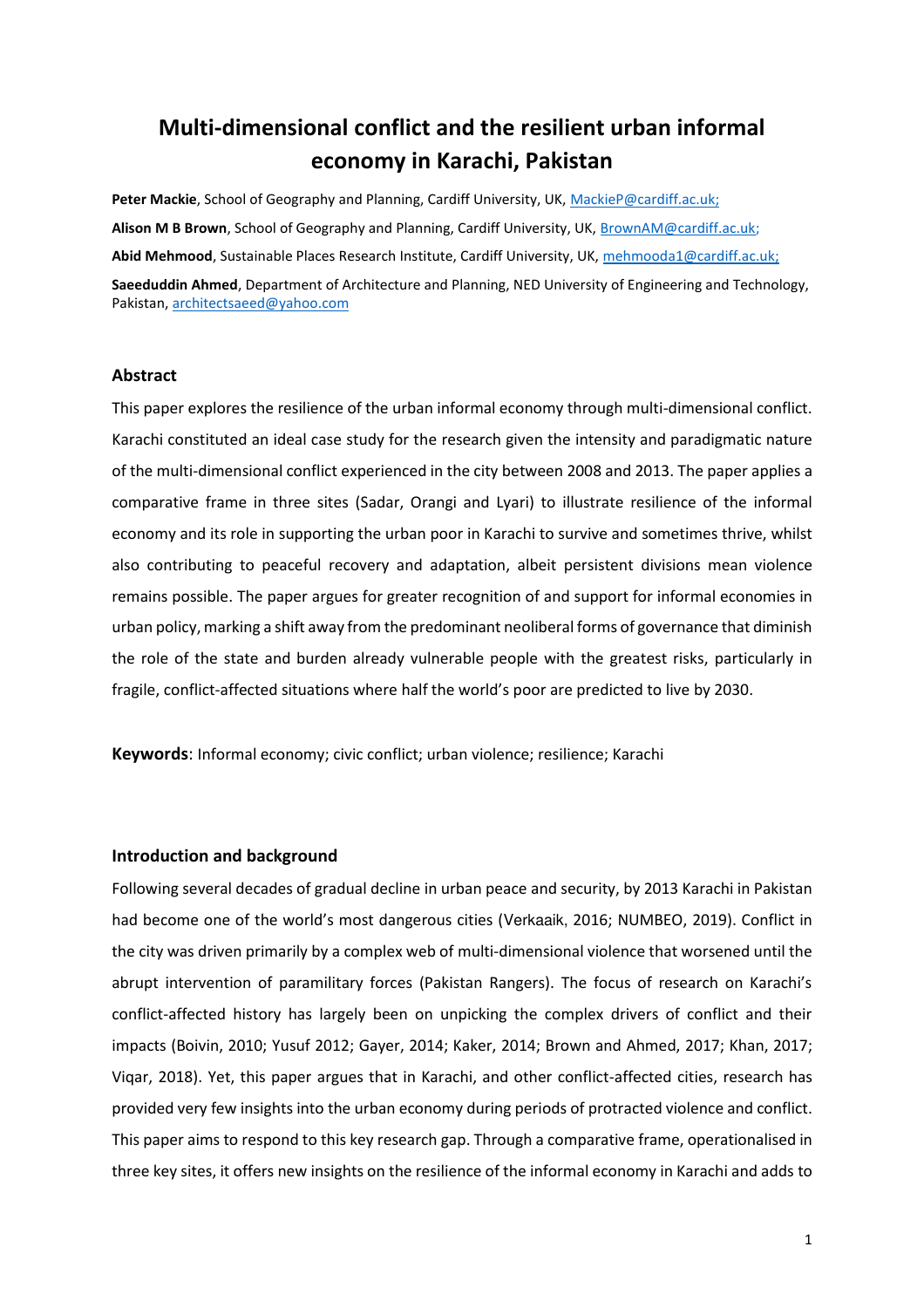an emerging wider literature on the role of the informal economy in conflict-affected cities (Hasan, 2002; Gazdar and Mallah, 2013; Sherani, 2013; Mackie et al., 2017). We introduce a broad conceptualisation of resilience as an antidote to the conventional views of resilience that perceive it only as a self-help 'bounce back' mechanism. Inspired by ecological perspectives and promoted by international donor agencies, a resilient city is seen as one that can positively respond to, and recover from, crises. Urban resilience in this case becomes a market-based mechanism with a diminished role of nation states in which people are left managing their own risks (Walker and Cooper 2011; Meriläinen 2019). Such views also generally lack the capacity and capability aspects of people and places (Mehmood 2016; Mehmood et al. 2020). Moreover, they often fail to recognise that cities are complex adaptive environments (Meerow et al., 2016) that require a more nuanced consideration of variation across urban social spaces, spatial patterns and socio-spatial interactions.

To understand resilience of the informal economy during conflict in Karachi it is necessary to first consider the recent history of civic conflict in the city. Ethnic violence in Karachi between Muhajirs (originally migrants from India following partition in 1947) and Pashtuns (migrants from North-west Pakistan) has been rife since the 1980s and is driven by attempts from each group to control land, housing, transport and other urban resources (Gayer, 2003). Significantly, this ethnic tension was politicised in 1987 when the political party Muttahida Qaumi Movement (MQM), representing the Muhajirs, took a landslide lead in the local elections, and by the establishment of the Pashtun dominated Awami National Party (ANP) in 1986. The conditions for urban violence were then fuelled by the flow of firearms into Karachi following the Soviet-Afghan war. By the 1990s, armed youth affiliated to political parties (in particular MQM) had segregated areas of the city creating ethnic enclaves ruled by criminal elites (Yusuf, 2012). Conflict then increased as a result of the purging of MQM militias by the ruling Sindhi-dominated Pakistan People's Party (PPP), popular in the province's rural areas.

Demographic and economic changes in the early 2000s then precipitated a prolonged period of conflict between 2007-2013 which was more intense than former bouts of urban violence. The steady migration of Pashtuns to the city, their influence in the transportation sector, and the resulting increase in political representation and economic strength of the ANP allowed Pashtuns to better organise and confront the armed wings of the MQM. The migration of people from Balochistan, on the other hand, increased support for the PPP, who were locked in battle with MQM over electoral representation in Karachi. The increase in violence worsened the security situation which enabled the proliferation of armed gangs and militant groups in the city. Calls for strikes to stop transport and businesses became more frequent during the period and were often followed by violence, to protest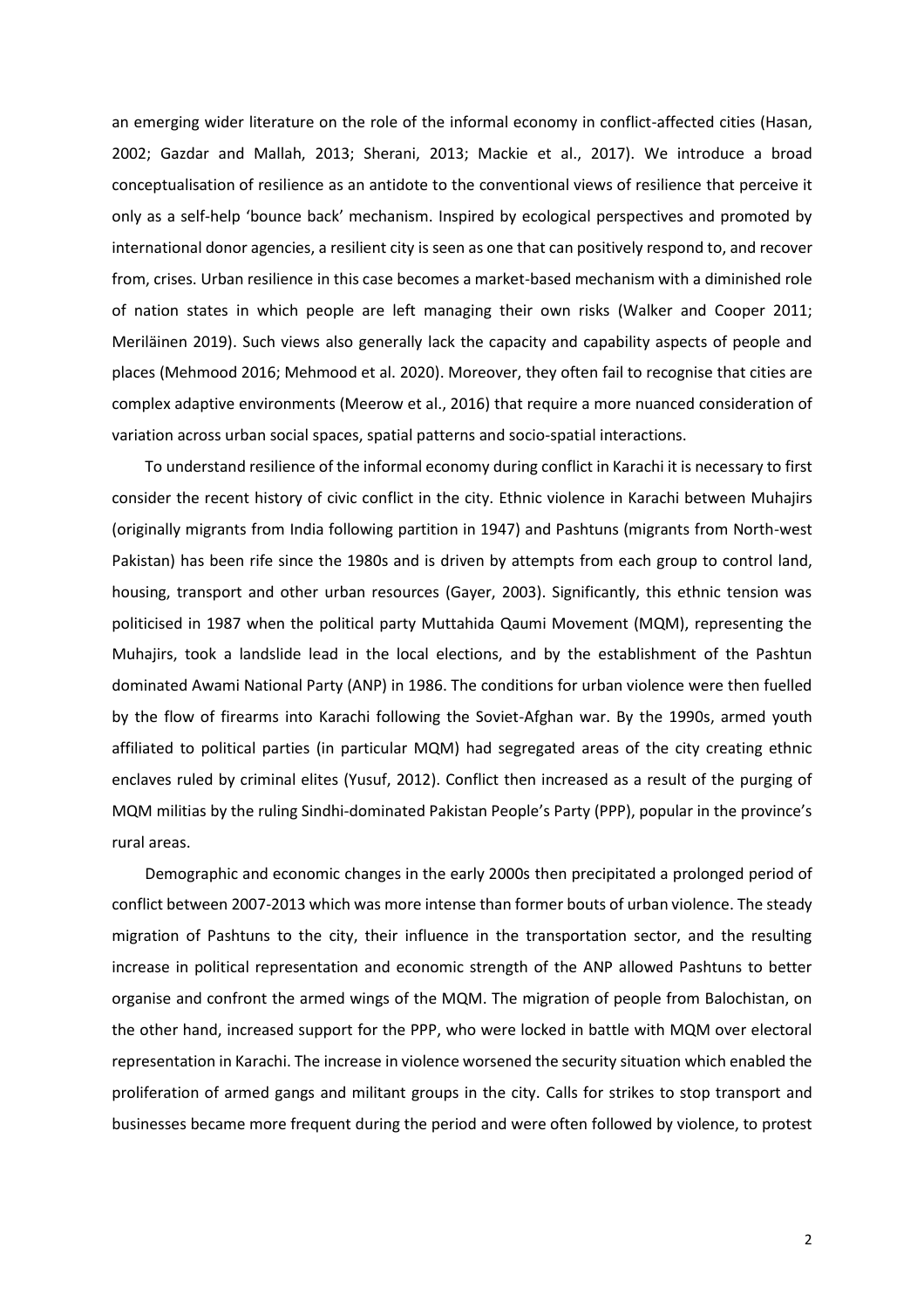killings of a political activist or gang member by Rangers or the opponents. Yusuf (2012: 7) succinctly summarises the scale and complexity of urban conflict in Karachi up to 2013:

*The city has witnessed the emergence of more than two-hundred well-armed and wellorganised gangs, which operate independently and in conjunction with political parties. Their activities – including extortion, arms trafficking, smuggling, kidnapping, and robberies – have severely degraded the overall security situation in Karachi. The deterioration of law and order has also allowed militant groups with sectarian agendas to regroup and again contribute to urban violence.* 

The deterioration in security necessitated a robust response and the federal government endorsed a provincial government plea to install a paramilitary operation (Pakistan Rangers) against violence and criminality in Karachi. The Rangers Operation began in September 2013, and since then the mandate has been extended several times. Although the operation brought about an overall decline in organised violence, target killings and extortion, the Rangers have been accused of political bias, human rights abuse and corruption (International Crisis Group, 2017).

Given the intensity and the paradigmatic nature of the multi-dimensional conflict witnessed in Karachi it constitutes an ideal case study for this examination of the potential resilience of the informal economy through multi-dimensional conflict and its role in supporting the urban poor to survive and in enabling the city to adapt. Responding to this aim, the paper is divided into four sections. The first sets the study in the context of three core literatures; urban violence and conflict, urban informal economies, and resilience. The second section provides a brief overview of the research methods. The third section is split into three parts; each discusses findings on the resilience of Karachi's informal economy in one of the case study districts. Fourth, we conclude the paper by looking across the three case study districts, drawing out the main findings and advancing our understanding on the resilience of the urban informal economy through multi-dimensional conflict.

## **Conflict, informal economies and resilience in urban contexts**

#### *Conceptualising urban violence and conflict*

Karachi has long been a centre for migration, and since the 1980s has seen fluctuating violence, driven by the attempts of different ethnic groups to gain political supremacy and to control land, housing, transport and other urban resources (Gayer, 2003; Hoor-ul-Ain, 2019). The city is not alone in witnessing violence and conflict. According to the World Bank, more than two billion people now live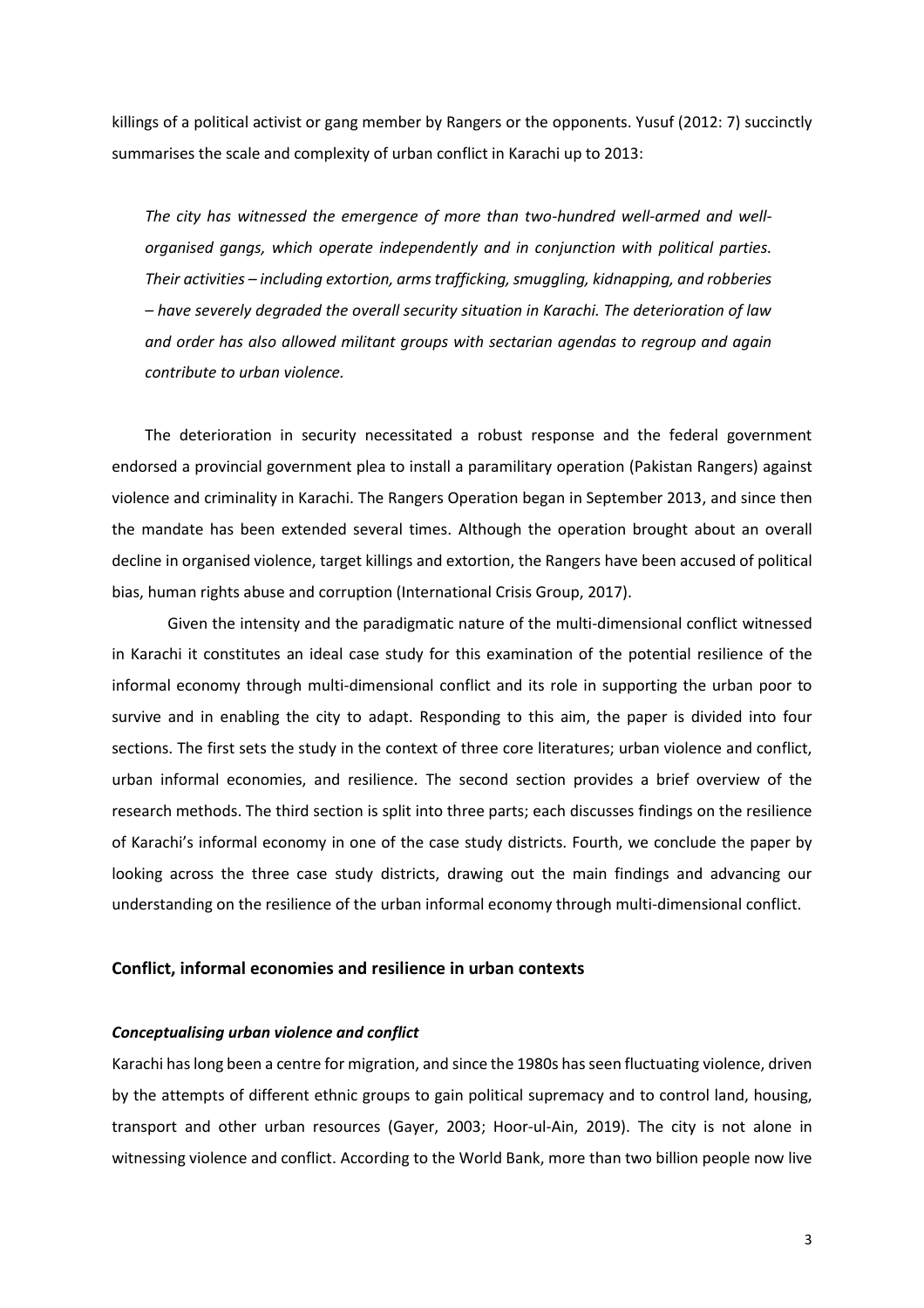in countries where development outcomes are affected by fragility, conflict and violence, and if current trends persist, by 2030, around half the world's poor will live in fragile and conflict-affected situations (United Nations and World Bank, 2018). In many urban areas, sectarian, ethnic and political violence is endemic, often associated with rapid migration and urbanisation, weak governance, and inadequate access to services, resources and jobs (Muggah, 2014; Brown, 2015; Brown and Ahmed, 2017). In this brief section we seek to situate the conflict challenges in Karachi within wider conceptualisations of urban violence and conflict.

Various typologies of conflict and violence are defined in literature, however two predominate. First, Beall et al. (2013) distinguish between: *sovereign conflict* involving international actors; *civil conflict* between organised groups, one of which claims to represent the state; and *civic conflict* covering a range of violent situations including gang warfare, terrorism, riots, rebellions and other violent protests. Civic conflict is seen as the violent expression of grievances against the state or other actors, which can take many forms, ranging from political struggles to gang coercion and petty theft. Civic conflict is also a reactive process, linked to state failures in security or welfare, rather than attempts to control the state, but where violence undermines opportunities for peaceful dialogue and accommodation. It is now acknowledged that 'widespread, low-intensity political violence' causes the biggest threat to human well-being and socio-economic development (Østby, 2013). Conflict in Karachi is situated within this violent civic form, a result of – and contributing to – the erosion of state institutions and undermining of civic rights.

Second, Moser (2004) defined political (e.g. armed conflict between political parties), institutional (e.g. violence of state institutions such as extra-judicial police killings), economic (e.g. armed robbery and drug trafficking), economic/social (e.g. territorial or identity-based turf violence), and social (e.g. physical and psychological abuse) forms of violence, but recognising the dynamic nature of urban violence, the categorisation was seen as an interrelated continuum with close links between its forms. Writing a decade later, Moser and McIlwaine (2014: 334) described how there has been an 'expansion and multiplication' of these categories. Yet, Moser's (2004) categorisation continues to form the basis of most other typologies and conceptualisations (Lewis et al., 2020). The conflict witnessed in Karachi cannot be situated within a single type according to Moser's typology. It can certainly be considered 'economic/social' violence given the identity-based turf violence that existed, and extra-judicial killings during Rangers operations would also situate Karachi's conflict within 'institutional' violence. Finally, the distinct political affiliations of many armed youth would equally classify the conflict as political. The multi-dimensional nature of violence in Karachi makes it an excellent case study for this research.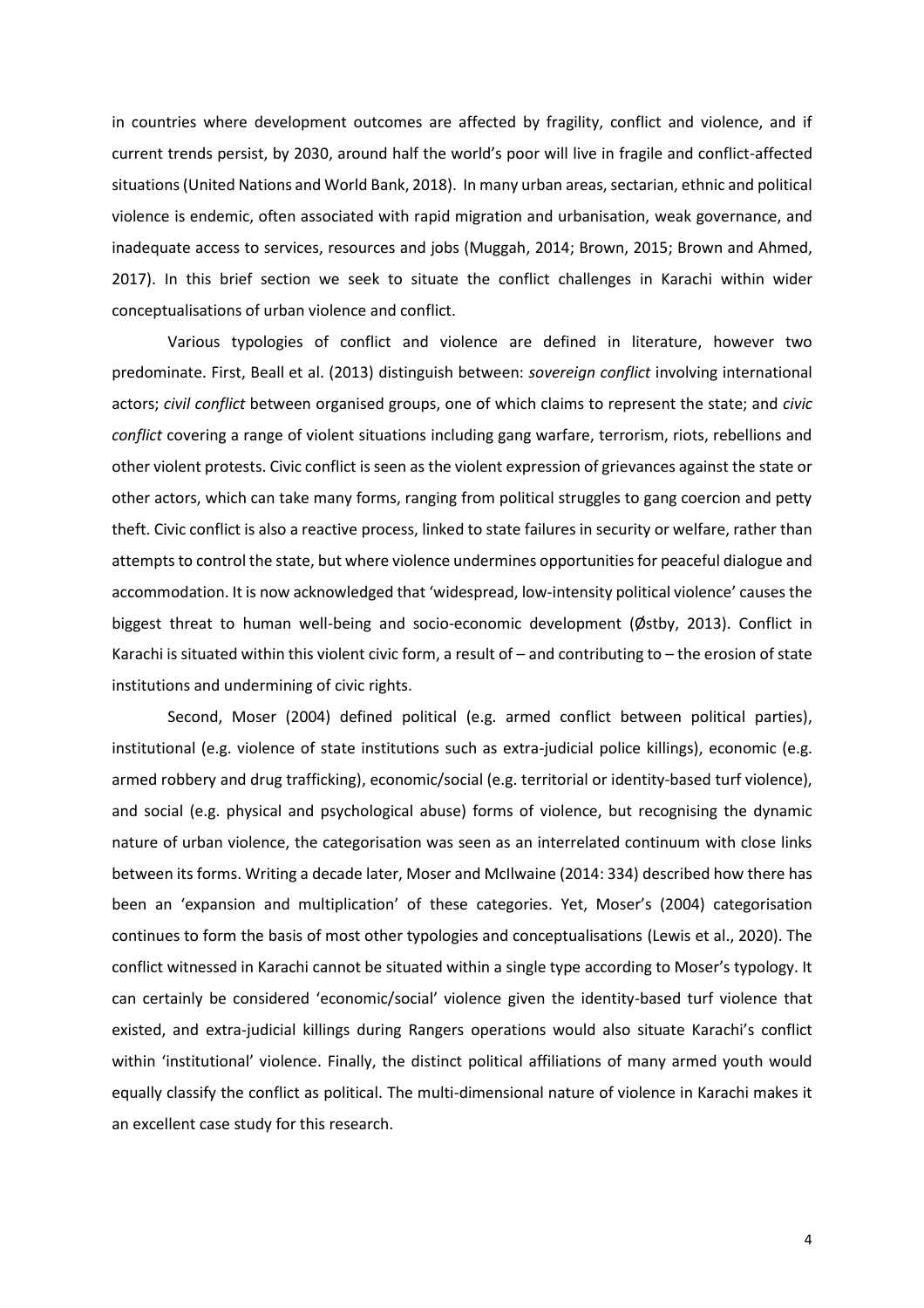#### *Informal economies in conflict-affected cities*

Informal work in Pakistan is endemic to the urban economy, and likely to be under-reported and increasing (Sherani, 2013). Globally, two billion people, more than 61% of the world's employed population, make their living in the informal economy (ILO, 2018). In South Asia proportions are higher, and the share of informal employment in total employment is 88% (excluding agriculture), including 87% of men and 78% of women. For new entrants into the job market, most jobs are informal – in South Asia, 96% of working youth aged 15-24 work informally, and 91% of those aged 25-29 (ILO, 2018).

Informal work is often risky, hazardous and insecure, covering a wide range of activities from street selling, to small scale manufacture, to property rental or home-based work. Although there is no universally accepted definition of the informal economy, the framework now widely used in many regions has three components: the *informal sector* including employment and production in unincorporated, unregistered or small enterprises; *informal employment* referring to employment without social protection, including own-account workers, family workers, and employees holding informal jobs, and the *informal economy* which includes all activities, units and workers defined above and their output. Although global integration and shifts in production are fostering new products and value chains and more flexible employment, and in many countries the contribution of informal enterprises to gross value added (GVA) is substantial, up to 50% in sub-Saharan Africa (ILO, 2018), the potential contribution of informal employment to the urban economy is rarely recognised in economic policy *fora*.

In contexts of urban violence there is often a collapse in formal employment, and rapid growth in the informal economy, as economic turmoil leads to high inflation, loss of formal work and civil unrest, intensifying the vulnerability of informal workers and battles they have to fight (Mackie et al., 2014; Mackie et al., 2017). For example, in Pakistan, the textile industry witnessed a massive decline, with shipments in 2016 at the lowest level since 2010, and a reported half a million jobs lost in the sector (Mangi and Kay, 2016). Karachi was particularly hard-hit, as many smaller factories closed, and production was shifted to Bangladesh, Vietnam or China. Critical problems included prolonged power outages, high electricity costs and 'the country's tarnished security image after many years of insurgency, bombings and violence' (Mangi and Kay, 2016). During conflict, urban households often work informally in order to survive (Iyenda, 2005; Aysa-Lastra, 2011; Pantuliano et al., 2011). Access to petty trade and daily labour, often in construction, are common survival tactics. In Iraq, Looney (2006) found that the informal economy was the only realm to survive the post-2003 period of instability. However, survival economies are not always risk-free – in Somalia many women turned to rubbish collection and/or prostitution (Tyler, 2008).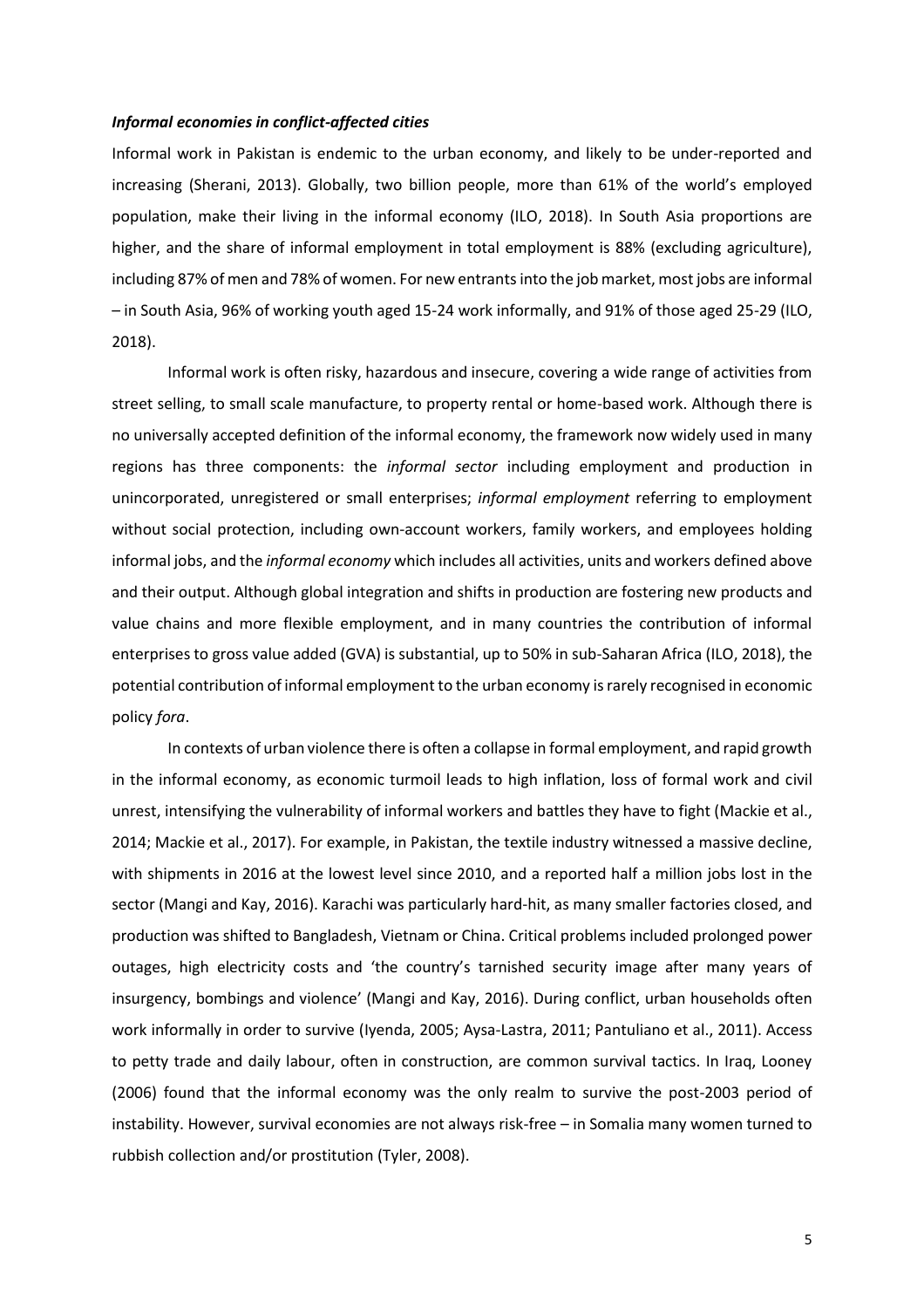Despite the prominence of the informal economy in many conflict affected cities of the global south, including Karachi, its role in supporting the urban poor to survive and in enabling the city to recover and adapt is hardly considered by municipal and national governments, and humanitarian and development agencies (Mackie et al., 2017). Yet, scholarship on informality is unambiguous in recognising that 'rarely is the 'informal' a space marked by the absence of the state' (Banks et al, 2020: 234). Informality is produced by the actions and inactions of the state, through decisions about what constitutes informal or illegal and what forms of employment and economic activity warrant protection, support and investment (Roy, 2005; 2009; 2011). Scholars argue that the role of the state, and non-state actors, must be considered in any analysis of the informal economy in order to avoid over romanticising 'heroic' entrepreneurship (Banks et al, 2020; de Soto, 2000; Roy, 2005). In Karachi, non-state actors, such as kinship groups and parties organised around ethnic identities, are likely to be particularly important in the function of the informal economy (Gazdar and Mallah, 2013). This call to pay attention to the role of state and non-state actors in informality, echoes calls within resilience research which are discussed below.

#### *Resilience in conflict-affected settings*

Conceptualisations and practices of urban resilience are multifarious. In development studies, resilience has primarily been framed by the neoliberal agenda of international donor agencies (Kull et al., 2016), whereby the predominant ahistorical discourse fails to consider the social, political and spatial vulnerabilities of people and communities, leaving resilience as an extension of the informal model of governance (Chandler and Reid, 2016). This has resulted in resilience seen as a way of managing disasters rather than addressing the structural causes of socio-spatial inequalities that worsen the impacts of such disasters. More broadly, two major frames can be identified in urban resilience. In the first instance are the approaches that look at responsiveness to hazards (Godschalk, 2003), socioeconomic shocks (Briguglio et al., 2009), situations of violence (Samper, 2012) and pandemics as in the recent case of Covid-19 (Djalante et al. 2020). Resilience here is seen as a reactive or adaptive measure in compliance with or against the change. In the second frame are the approaches that view resilience as a proactive measure to make cities less vulnerable to the impending or unexpected shocks or crises. Primarily concerned with the vulnerability (Pelling, 2012) or fragility of a city (de Boer, 2015), or to improve prospects of disadvantaged groups (Vale, 2014), such approaches focus on the features and tendencies that make a city vulnerable or fragile.

The scope of our empirical work is on violence, crises and post-conflict experiences of the informal economy in Karachi. Our conceptualisation of resilience in this respect is based on the framework proposed by Davoudi et al. (2013) with four integrated dimensions of: Preparedness,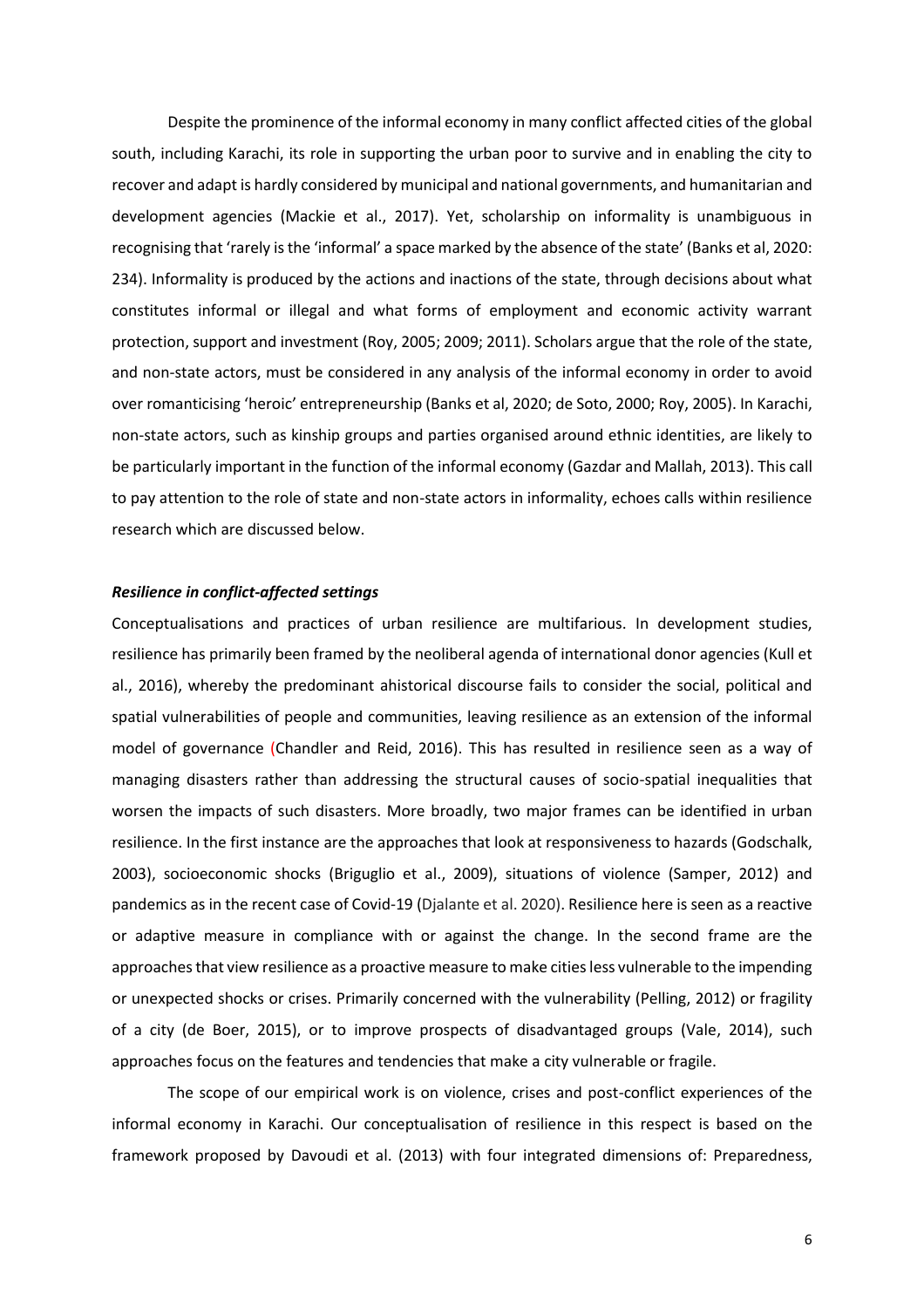Persistence, Adaptability, and Transformability of the urban informal economy. Within this framework, we can relate *Preparedness* to the ability and readiness of informal economic actors to cope with emergent circumstances of crises, violence or conflict; *Persistence* to the robustness and ability to resist the impacts of instability inflicted by such conflicts, *Adaptability* to the capacity to adjust to the demands of the changing socioeconomic and political conditions dictated by protracted or incidental urban violence and civic conflicts; and finally, *Transformability* to the changing nature of informal work in the built environment towards a more desirable trajectory once the situations of violence and conflicts have settled. This framework provides a useful heuristic tool, that when combined with wider scholarship on informality and resilience, enables new insights to be gleaned from the Karachi case study.

 Within the scope of our resilience analysis, we argue that caution should be exercised when considering urban resilience in a general sense. A city is much more than the sum of its parts. Composed of many microcosms, it can be regarded as a complex adaptive environment (Meerow et al., 2016), comprising of interactive localities and neighbourhoods, each with different sets of strengths, capacities, vulnerabilities, fragilities and resiliences that could be associated with the communities, economies and the places within (Schilling et al. 2013; Gioli et al. 2013). The local context, such as history, location, land-use practices, policies and plans may discern the capacity of the communities to respond to situations of conflict (Cummings 2011; Gottdiener et al. 2015). In practice this means that any analysis of the resilience of the informal economy in a violence and conflict affected city must consider how this might vary across the urban social spaces, spatial patterns and socio-spatial interactions. In response, our paper focuses on, and draws comparisons across three key urban sites in Karachi.

## **Methodology**

The research adopts a case study approach. Whilst we recognise the widely perceived limits of case studies, such as the challenges of generalisability, we place greater weight on the value of the case study approach to unveil experiences (people's experiences in relation to their informal economic activities) within the specific context of the case study location (impacted by protracted multidimensional conflict). As Flyvibjerg (2006: 241) states: the case *study 'is a necessary and sufficient method for certain important research tasks in the social sciences'.* 

Given the intensity and the paradigmatic nature of the multi-dimensional conflict witnessed in Karachi it constitutes an ideal case study for this research. However, the city is not a homogenous entity. The paper therefore recounts the experiences of urban informal economy workers across the urban geography in three districts of Karachi, namely; Sadar, Lyari and Orangi – each selected based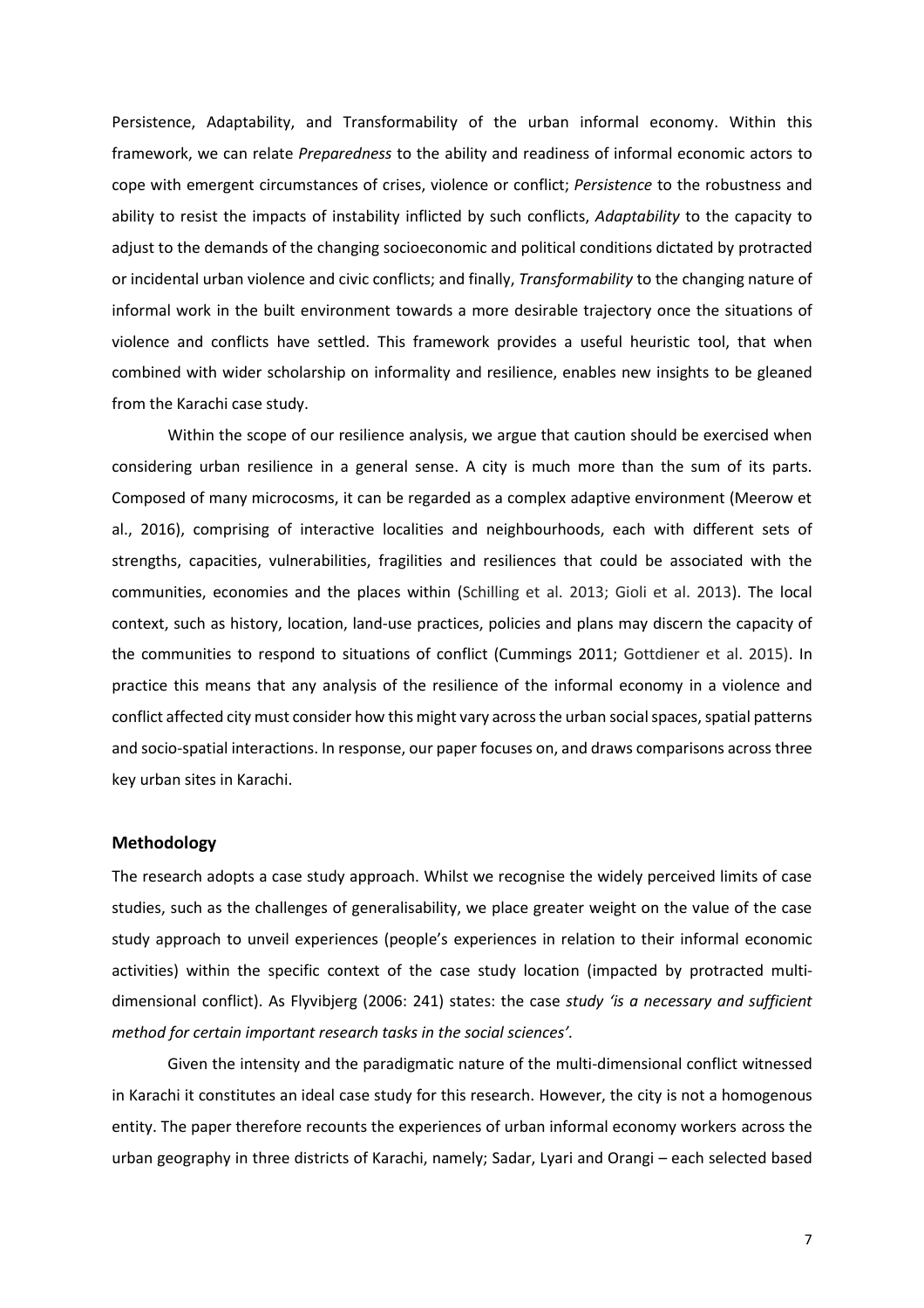on their own distinctive identities and characters in terms of ethnic, geopolitical and conflict dynamics. A brief overview of each district is included in the empirical findings section below.

Fieldwork was conducted between February and March 2017. The study included a conflict mapping workshop with 23 current informal economy workers and semi-structured interviews with 218 informal economy workers, including 187 people who had been working during the conflict prior to the intervention of paramilitary forces in 2013. Interviews traced people's livelihoods and the corresponding changes and challenges that people faced during and after the situations of violence and conflict and the potential, perceived and actual impacts of/on the informal economy. Additionally, 43 in-depth interviews were undertaken with key informants from federal, provincial and local government as well as those working for international and local NGOs, and local academics. Notably, this study was part of a broader international comparison of the response of the informal economy in post-conflict cities.

# **Informal economies in Karachi in the wake of multi-dimensional conflict**

This section of the paper presents the empirical findings of the research in Karachi. The findings are discussed in relation to each of the urban sites in turn: Sadar, Orangi and Lyari. In each district we provide a brief history and background to the ethnic, geopolitical and conflict dynamics in the area, discuss the experiences of different informal economy actors in relation to the period of conflict up to 2013, reflect on the post-conflict situations after the Rangers operation of 2013, and then situate these findings within our comparative frame.

#### *Sadar: an ethnically diverse historical commercial city centre*

With its central location as a commercial focus in the city, Sadar maintains a diverse range of informal trading markets and business activities (Hasan et al., 2002). Established in the 1880s as a place to 'hang out' for the city's elite, the area is one of the oldest neighbourhoods of the city and boasts a multi-ethnic composition with colonial economic legacies and infrastructure. Prominent colonial structures include St. Patricks Cathedral and Empress Market, alongside other buildings, shops and a park, albeit many of these buildings have fallen into disrepair. The post-Independence transformation (after 1947) saw the influx of a larger concentration of informal businesses on to the streets and in various markets across the area. The area remains a key transit route between the wholesale markets, industrial estates, and the port and it is highly accessible to people living in all parts of the city. With a diversity of ethnicities involved in the informal economy, the ethno-political boundaries and territorial distribution of commercial space in Sadar is often visible (Gayer, 2014). And, with a high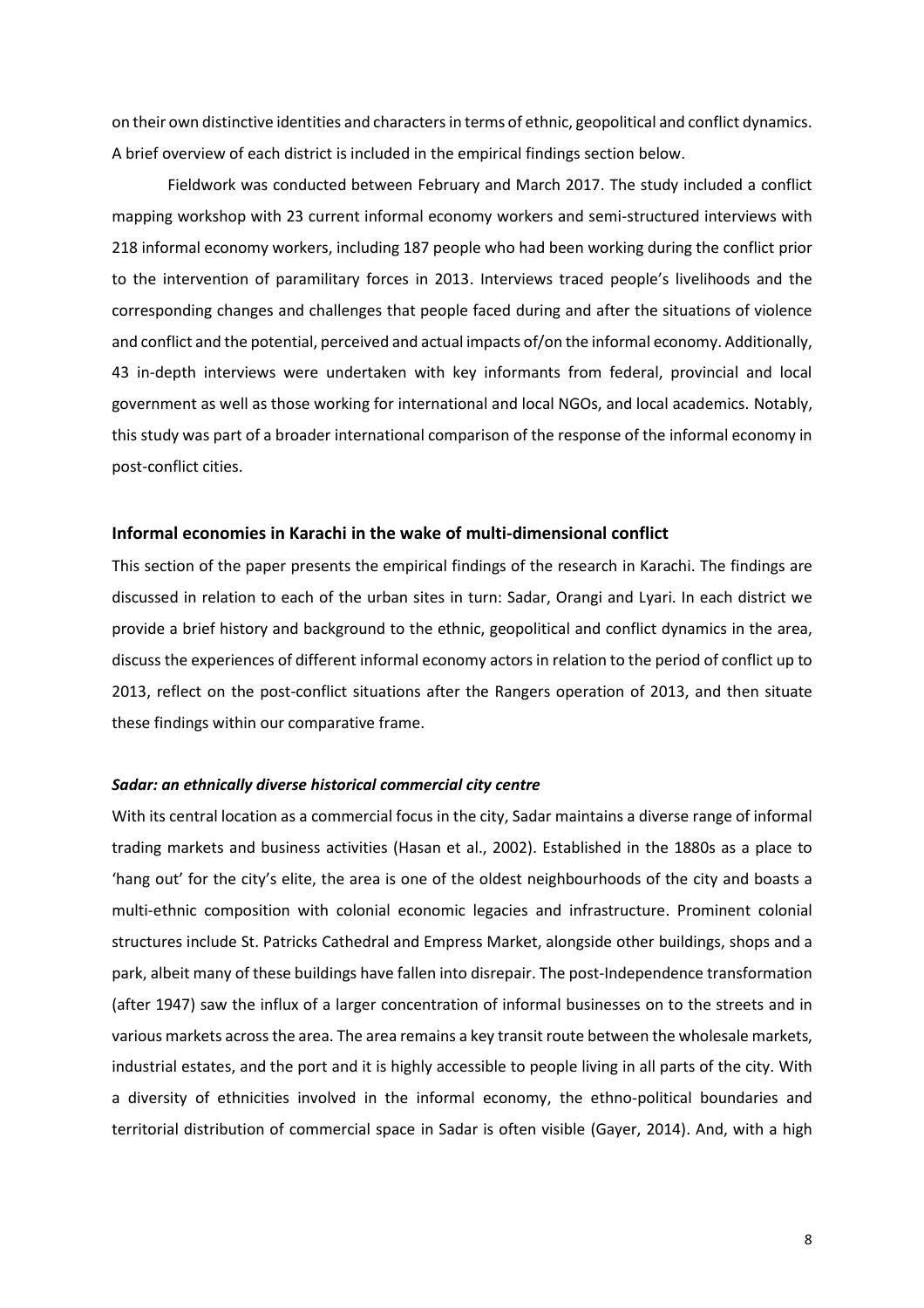volume and value of commercial transactions taking place in Sadar each day, the area is an epicentre of informal, formal, ethnic, political, business and communal power struggles.

Despite its complex socio-economic and ethno-political composition, Sadar – as confirmed by many interviewees – has experienced relatively lower levels of violence as compared with Orangi and Lyari. Given the ethno-political diversity and clear spatial divisions in the district it might have been anticipated that violence and conflict would be more prevalent. According to a number of Key Informants interviewed, despite the prevailing unrest and violence in the city, the conflicts largely remained confined to specific targeted areas and according to interviewees there would always be some commercial and social activity in the Sadar area. Hence, Sadar's informal economy was able to persist throughout the volatile economic and political situations, with many interviewees describing its continuing role in providing '…the formal sector with cheap goods' (Female, fruit and vegetable vendor), and offering 'people stuff that they cannot afford in the formal economy' (Male, fruit and vegetable vendor). In general the informal economy was seen as giving 'oxygen to poor people' (Male, fruit and vegetable vendor) during the challenging period of conflict and violence in the city. Yet, demands for bribery and extortion money proliferated across the city, including in Sadar. Echoing Gazdar and Mallah's (2013) study of informal land-use, non-state enforcement was widespread within Karachi's informal economy, initiated by a range of different actors, including local gang leaders and political activists, as well as state actors such as civic authorities and the police. Informal economy interviewees in Sadar reported highest levels of bribery and extortion (44%) as compared with Orangi (27%) and Lyari (30%). Street vendors and transport workers were the most likely victims of such fees. Informal economy workers also complained about harassment and intimidation by the shop-keepers and formal economy operators who would not allow informal trading activity near their own businesses.

Whilst conflict may not frequently have originated in Sadar, interviewees explained that conflict in other parts of the city prior to 2013 had indirect impacts on the commercial activities of Sadar. Many of the interviewees observed that unlike Orangi and Lyari, where most of the informal economy workers are local residents, Sadar businesses particularly suffered during transport strikes as both the informal economy workers and their customers had to travel from elsewhere - many of the informal economy workers interviewed in Sadar were living on the outskirts of Karachi. The situation would become even worse when political parties called for strike-days and made all attempts to shut-down markets and public transport (Male, fabric trader). Some businesses however would respond by re-opening after 5 pm at the end of the working day (Male, mechanic).

Despite the aforementioned persistence of much of the urban informal economy in Sadar during the period between 2008-13, many informal economic activities declined with supplies from/to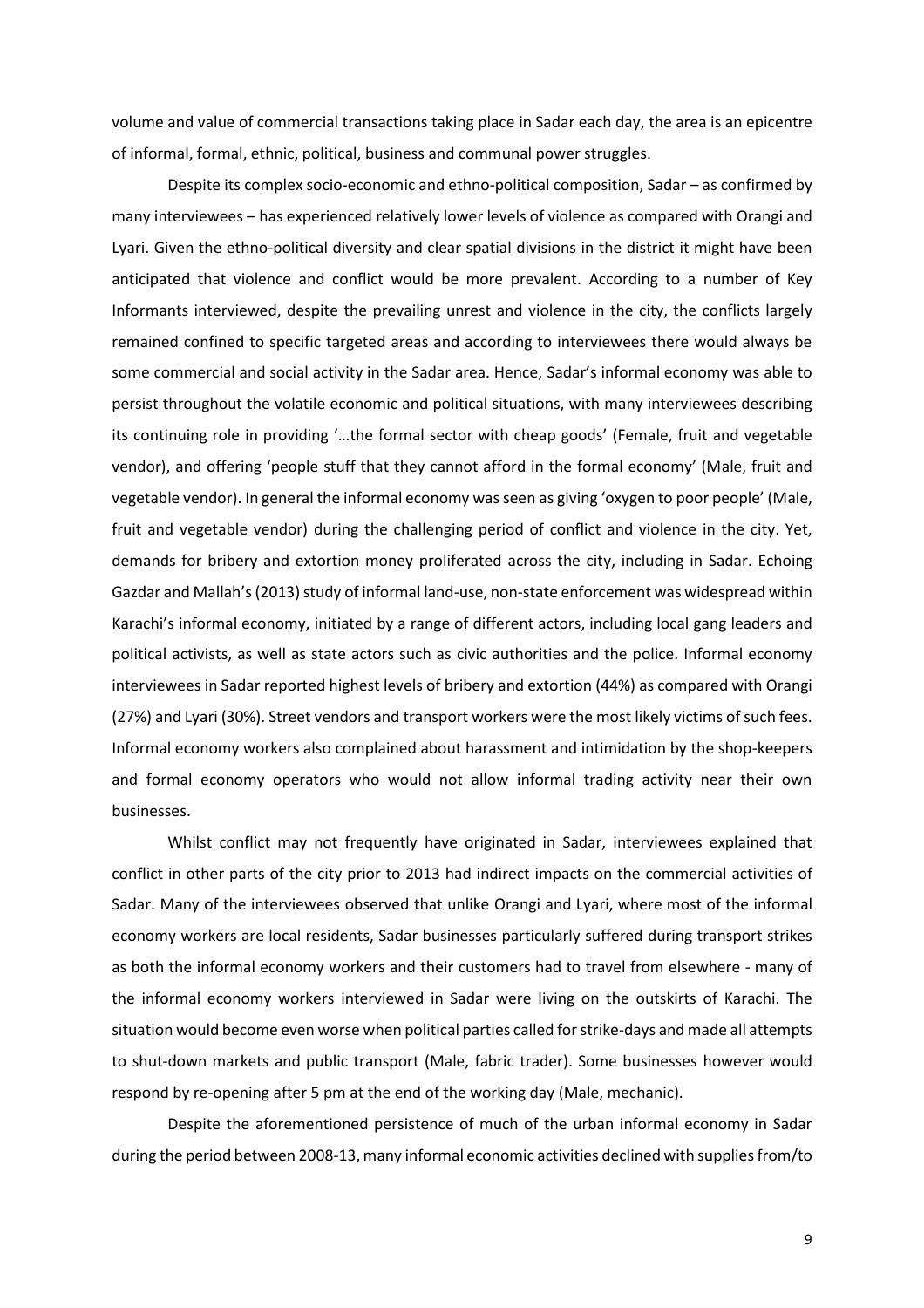other parts of the city affected, public transport disturbed and less policing visible. Many traders claimed that they had to rely on borrowed cash and food from neighbours, friends, relatives or communal organisations during this period. This collective response to crisis has similarly been documented elsewhere (Mackie et al., 2017). However, not all informal economy workers were in loss and there were signs of positive externalities resulting from the conflict. Increasing incidences of snatching of gold and silver jewellery meant that people opted for artificial jewellery even for weddings and family functions, which boosted the sale of artificial jewellery in the small informal businesses in Sadar and elsewhere. Smaller public transport providers such as rickshaws and taxis also gained from the conflict due to their ability to travel through narrow alleys, avoiding major roadblocks. However, this business opportunity came at a cost since these vehicles were requisitioned by political party activists to shuttle their workers to political gatherings, often for free. In this sense, the proliferation of small-scale transport was enabled, and to some degree governed, by informal nonstate actors (Gazdar and Mallah, 2013). Notably, those who violated the strike days would risk their shops, stalls, carts and vehicles being set ablaze. Conducting everyday business therefore became risky for many informal economy workers, particularly because strikes and riots would take place randomly.

The post-conflict revival in Sadar witnessed bustling informal economic activity. Much of this activity is attributed to the rise in imports of consumer goods, many of which originate from China; 'imports have increased so lots of imported consumer goods are common' (Male, grocery vendor). Whereas most of the street sellers would sell Chinese goods, the established shop keepers and the burgeoning number of large supermarkets offer expensive brands of consumer items imported from the West. However, not all sectors prospered post-conflict. Some informal economy traders witnessed a relative decline in customer numbers as 'customers now prefer to go to supermarkets' (Male, spice vendor). Many of the bookstalls in Sadar are known for offering cheaper books and magazines for sale. However, they have experienced declines in sales as 'people are more into mobile phones and televisions. Book reading habits are decreasing. The new generations are less aware of the Urdu language' (Male, book seller). It is also significant that city authorities opted to clear the informal traders from the area surrounding the historical Empress Market in 2018 which used to be a focal point of informal economic activity (Naeem and Ahmed, 2019). Whereas this is touted by policy makers as the revival of the glory of a Mughal-Gothic building, it also resulted in displacement of about 4,000 informal economy workers with insufficient support. Worldwide, displacement is too often the primary interaction between city authorities and informal traders (Bromley and Mackie, 2009).

The case of Sadar provides significant new insights into the resilience of the informal economy through multi-dimensional conflict. Research revealed signs of *Preparedness* and *Persistence*, with the informal economy continuing to perform, and strengthening Sadar's central role in providing for the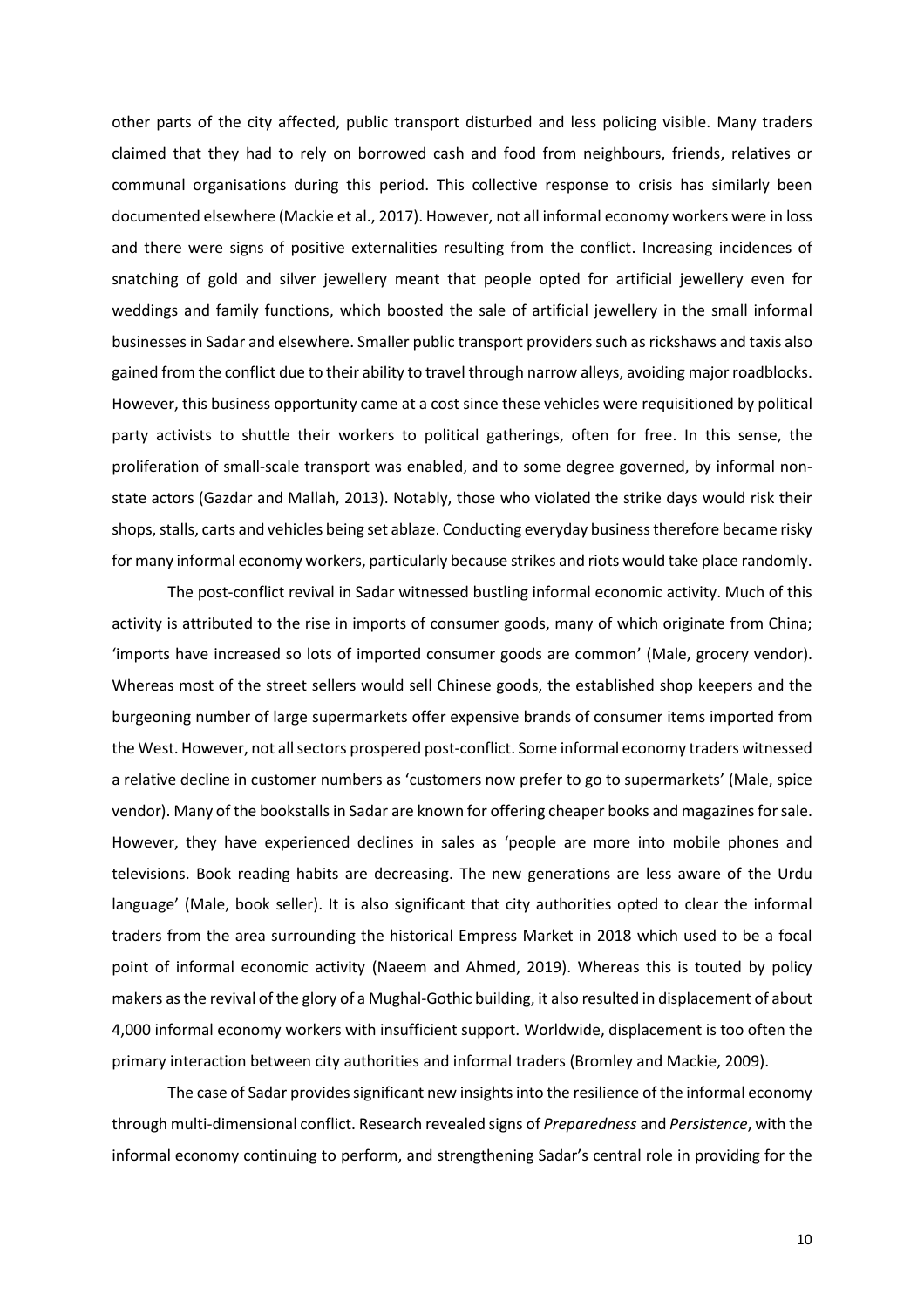city's population. Above all, the findings in Sadar paint a picture of the informal economy as incredibly *Adaptable* in times of violence and conflict, with businesses adjusting operating times and, in examples of positive externalities, filling emergent gaps in consumer demands and transport markets. The informal economy in Sadar also demonstrated an ability to *Transform* in the post-conflict era, growing and moving into sales of imported Chinese goods. Yet, whilst the discussion focuses primarily on examples of resilience, it is important not to romanticise the informal economy. Many informal economy actors faced difficulties during and after the protracted period of conflict. Moreover, it is clear that even where the informal economy is resilient to crisis and conflict, it is often in the face of considerable risk, including acts of violence against the business, bribery, extortion, and displacement, initiated by a range of state and non-state actors. Thus, resilience in Sadar appears typical of the neoliberal vision of resilience, whereby workers in the informal economy own the risks, and the structural challenges of safe working spaces and social and economic protections remain unaddressed.

#### *Orangi: a contested informal settlement in the industrial heartland*

The Orangi district neighbours a large expanse of Sindh Industrial Trading Estate (SITE), an industrial area planned in 1947 to lead the post-Independence economic and industrial development of Pakistan. Orangi became rapidly populated in the 1960s due to population displacement from India and internal migration from other parts of the country. The expansion of different industries such as fabrics and automotives in SITE became a magnet for informal employment and trade. With a population exceeding 2.5 million, Orangi remained the largest informal settlement in the world until it was classified as a Town Council under the 2001 local government reforms. This administrative designation, however, has hardly changed the situation of residents and the local informal economy actors. With the majority of Muhajirs and Pashtuns competing for urban resources, the area has become a constant battleground of ethno-political and vested economic interests since the 1980s. Ethnic enclaves have emerged over time with informal residential and trading areas demarcated based on a mix of ethnic, religious, tribal and political affiliations.

Orangi has traditionally hosted a large cottage- and home-based industry in carpet weaving, carpentry, embroidery and small-scale manufacturing in textiles and marble works – all within the informal economy. The lack of civic infrastructure and local utilities (gas, electricity, water, sewerage) and government support have been partially compensated for by the efforts of Orangi Pilot Project (OPP), the Urban Resource Centre (URC) and other local and international NGOs (Hasan, 2006). However, these efforts have been unable to fully address the infrastructure challenges and the decline in manufacturing and industry associated with the arrival of cheaper foreign products – mainly from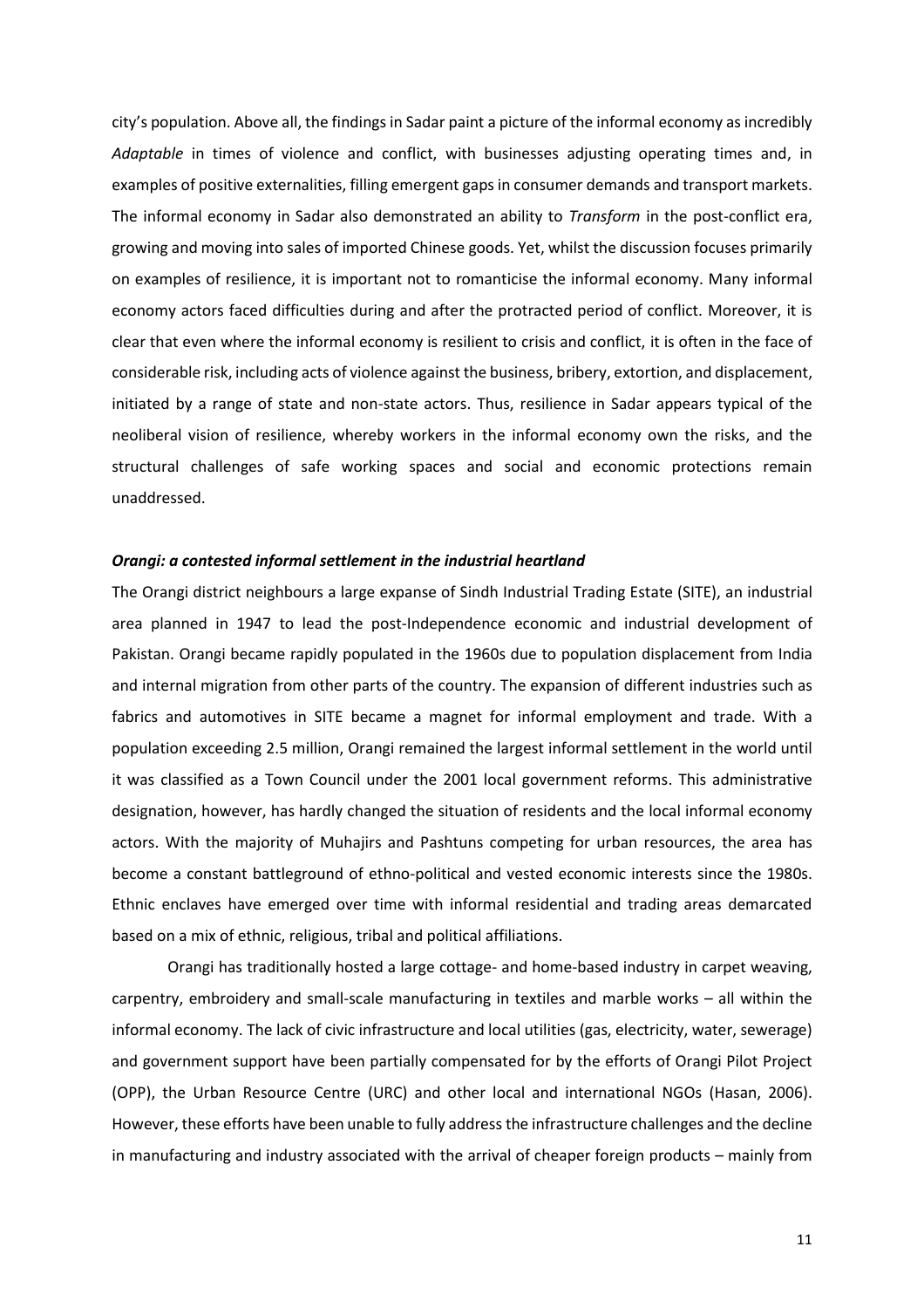China (Key informant interview, academic). These economic challenges are the backdrop to the alienation of unemployed youth, religious fanaticism, ethnic tensions and socio-political contestations in the area.

Within this context, the informal economy has been the primary source of business and trading in Orangi, especially during 2008-13. Respondents in Orangi were of the opinion that 'if it weren't for the informal economy millions would have remained jobless' (Male, porter). The informal economy is generally characterised by frequent and low levels of investment. This enabled the activities to persist during potentially disruptive cycles of riots and conflict. However, there are also place-specific issues peculiar to Orangi. Unlike Sadar with its central location in the city, the peripheral position of Orangi caused major concerns around logistics, especially for the movement of perishable goods, such as milk, seasonal fruits and vegetables, into and out of Orangi via the often inaccessible wholesale markets. One consequence was a rise in food prices due to the shortage of supply.

Levels of resilience of informal economy actors varied with the nature of goods and services they offered and the level of their mobility and accessibility. The most vulnerable informal economy actors were those who would normally conduct their sales on carts by either staying on a street corner, crowded marketplace, or selling door-to-door in the inner neighbourhoods. For such workers, getting access to commodities from the wholesalers and delivering these to consumers in fresh and edible condition was a challenge which would worsen during violence. The limited life of the commodities and shortage of street-based buyers was especially disconcerting as people would prefer to stay home during the episodic violence. A dairy trader explained '[fresh and untreated] milk is a very sensitive product. I have to sell milk on a daily basis because after a day milk goes bad [also due to hot weather and other factors] and we are not able to sell it. In violence days I was affected economically because of the closure of my business' (Male, dairy trader [Parenthesis are authors' additions]).

However, not all businesses in Orangi suffered during the conflict, some experienced positive externalities. Informal economy workers involved in businesses such as metal recycling saw their businesses thriving as people would tend to trade their belongings to get instant cash (Male, recycler). As in Sadar, informal public transport such as taxis and rickshaws (operating on both shared and individual rental bases) were in high demand, since with no or limited access to buses and minibuses, people opted for those modes of transport as a necessary means of getting to their destinations. But again, these opportunities for the drivers came with risks of getting caught in the cross-fire during riots – a trade-off they had to contend with.

In the post-conflict period, informal economic activity increased substantially in Orangi (Key informant interview, NGO). Widespread economic opportunities and ease of entry into the informal economy reportedly improved youth employment and, according to many interviewees, this has aided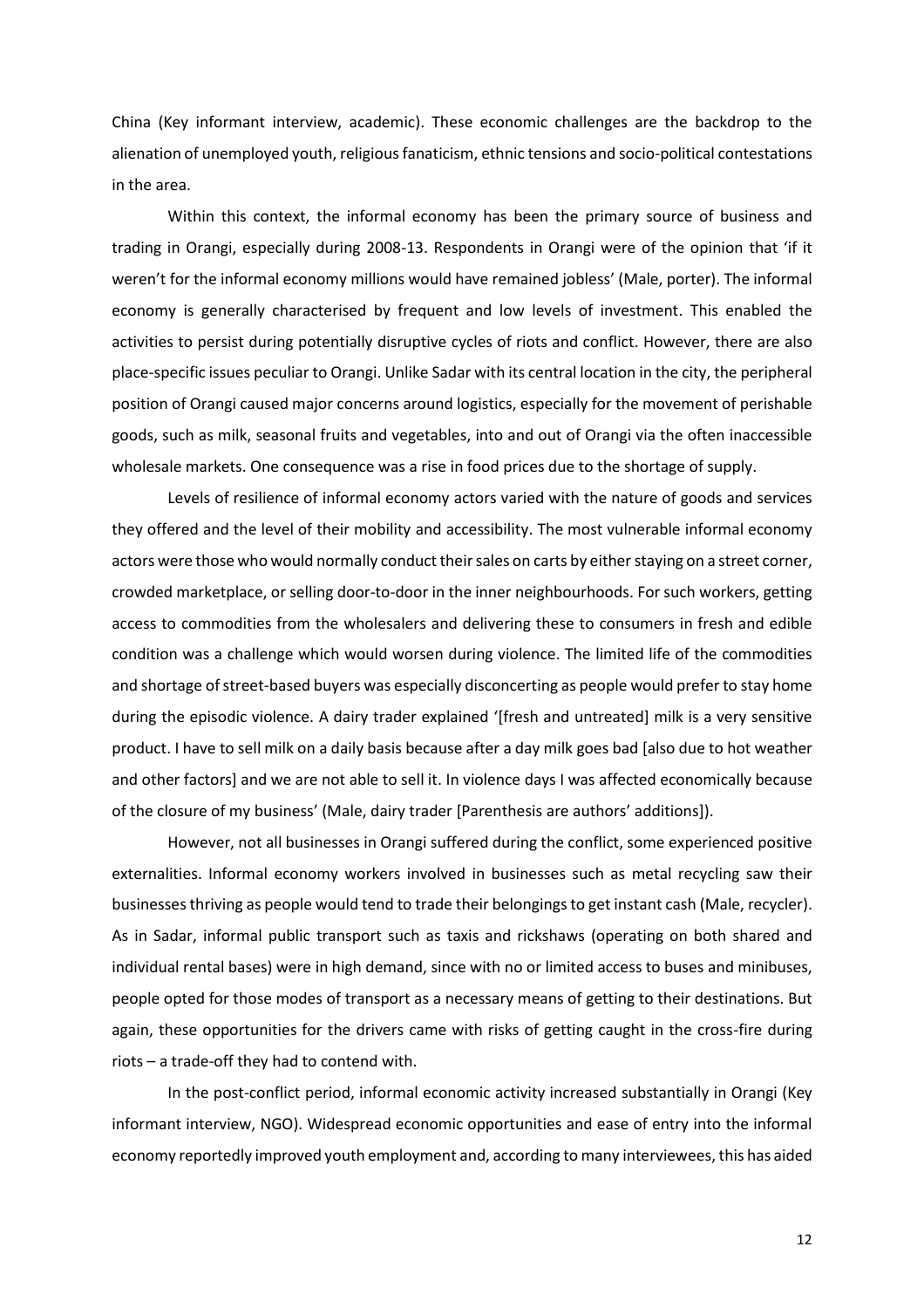in 'keeping crime at low levels' (Male, construction worker). Others argue that more informal economic activity also meant higher tensions between different ethno-political groups as they try to take or keep spatial control of key trading sites and market locations. This has meant paying extortion money to operate in commercial spaces and subsequently higher costs of conducting business for the informal economy workers. This finding echoes the conclusions of Banks et al. (2020: 230) who warn of groups with 'vested interest(s) in protecting their informal strategies of extraction and accumulation, often prevent(ing) more disadvantaged populations from addressing their needs and interests.' Despite the apparent calm in Orangi, and reductions in violence since 2013, the area has a number of potentially volatile neighbourhoods with under-currents of ethno-political tensions and violence persisting.

Notwithstanding the growth of the informal economy since 2013, some Key Informants were of the opinion that the influx of Chinese goods in post-conflict Orangi has led to the closure of much of the light engineering industry. In Orangi, 'manufacturing of spare parts declined and the leather industry could not compete with the Chinese goods' (Key informant interview, academic). Many Key Informants referred to the consequences of large investments in the China-Pakistan Economic Corridor (CPEC), a \$62 billion investment which forms part of China's larger Belt and Road Initiative (BRI). BRI is a state-funded package to stimulate the Chinese economy through construction, investment and development programmes along old silk routes, build new land links and establish maritime networks in Asia, Africa and Europe (Cheng, 2016). The large infrastructure projects primarily led by big Chinese corporations have made way for various Chinese products into Pakistani markets which are affecting local informal economies. These effects are particularly prominent in Orangi's domestic commercial production and artisanal activities as informal economy actors find more profits in selling cheaper imported goods rather than producing on their own or reselling local products.

Experiences in Orangi reveal some significant similarities with those in Sadar, yet the contrasting urban spatial contexts also lead to notable differences. Returning to our resilience framework, in Orangi the informal economy *Persisted* where the formal economy did not – enabling poorer households to survive the protracted conflict. Yet, the location of Orangi meant that many informal economy workers were not *Prepared* nor able to *Persist* during conflict due to disrupted access to wholesale markets and the location of Orangi on the outskirts of the city. In terms of *Adaptability*, the findings are very similar to Sadar – businesses largely adapted to the new normal, thriving on the growing recycling markets and private informal transport. However, this was also accompanied by considerable risk of getting caught in cross-fire and calls for day-long strikes. Finally, the accounts of *Transformability* are more mixed in Orangi. Whilst there are signs of informal economy expansion in sectors such as trading, drawing youth into work instead of violent activities, there are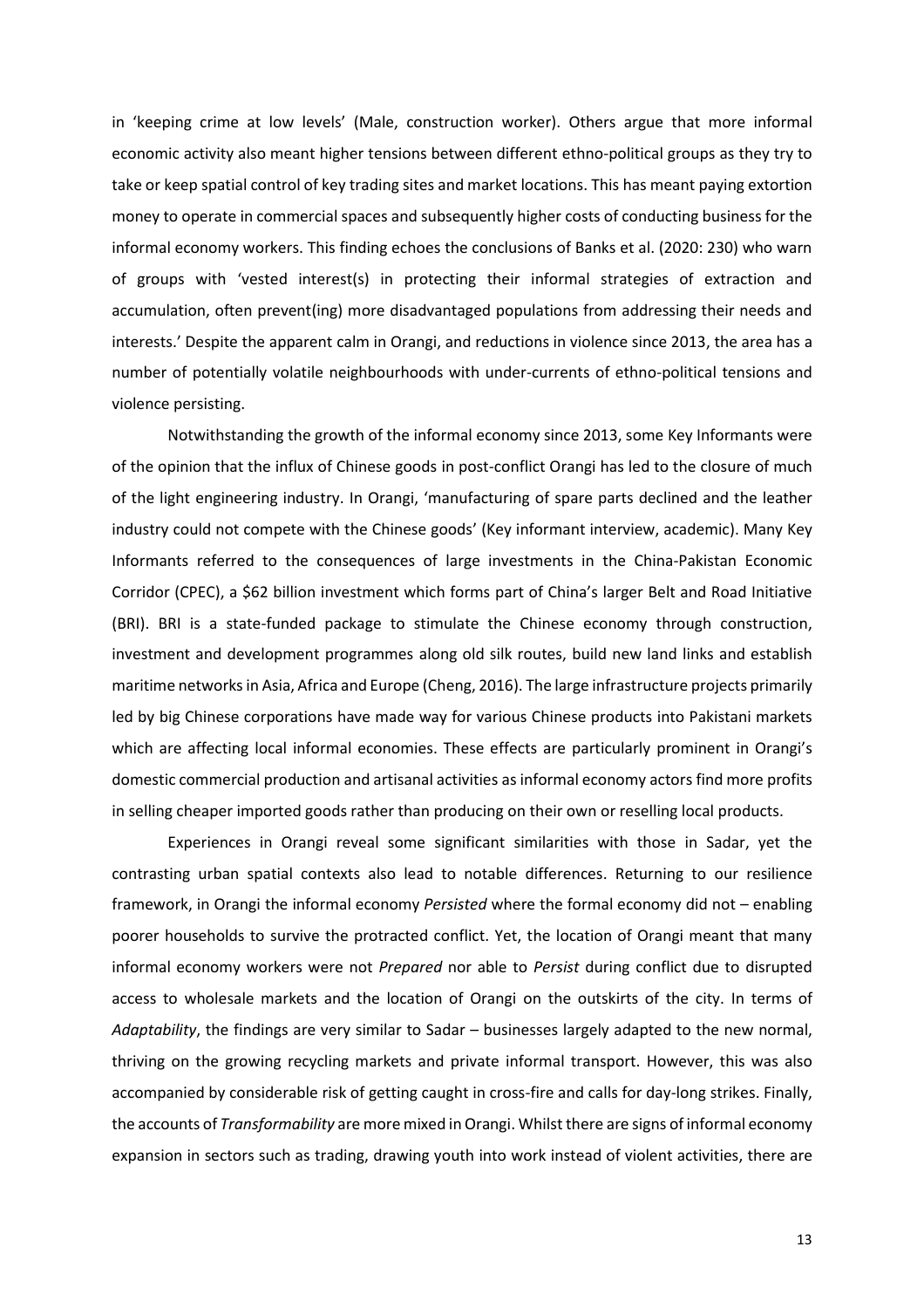simultaneous concerns that this growth has increased bribery, extortion and spatial divisions that may perpetuate a violent undercurrent. Moreover, whilst the opportunities of Chinese imports are being realised, in Orangi the detrimental effects on production are also being felt. Again, we argue the resilience of the informal economy proved crucial to survival during conflict and to the post-conflict recovery and adaptation in Orangi. Yet, in a manner that is typical of neoliberal forms of resilience, the risks were laid upon informal economy workers. Furthermore, in the post-conflict period, structural conditions remain precarious and unaddressed, even worsened, for informal economy actors due to government-led actions to open the market to Chinese imports.

#### *Lyari: a divided historical 'off-grid' neighbourhood*

With its location close to Karachi Port, Lyari comprises some of the oldest neighbourhoods in the city along with several emblematic colonial era buildings. Historically, the area has seen little public investment in infrastructure or employment provision (Kirmani, 2017; Viqar, 2014) and the majority Makrani and Balochi population has continued to suffer from a lack of youth employment. Their affiliation with the Pakistan People's Party (PPP) makes it a political powerhouse in Karachi. By contrast, the minority Kutchis affiliated themselves with the MQM. Inter communal and ethnic tensions continued as the city government was held in majority by MQM and provincial government largely belonged to PPP. This segregation also resulted in territorial lines in Lyari both in social and spatial terms. These boundaries transformed into hard ethno-political borders during the pronounced violence of 2008-13. During fieldwork, the researchers observed the manifestation of this divide, with one street characterised by bullet holes covering the walls either side of the street.

Proximity to the port made the area a hotspot for smuggling of arms, drugs and other contraband in the 1990s. The gang-based street culture of Lyari evolved into gang violence in 2008-13 and homicides exponentially increased (Khan, 2018). As a result, the economy of Lyari suffered in a manner quite different to the types of ethno-political tensions found in Sadar and Orangi. The gang wars divided many neighbourhoods into 'turfs', with conflicts focussing on the lucrative trading hotspots due to their potential for extortion and protection money. Informal economic activities such as street vending, plumbing, construction, drivers, and watchmen suffered deeply during the period. Many informal economy workers survived on their daily incomes, which meant the closure of businesses on any given day or time of the day had serious consequences, not only on the business but also for family expenses, food costs and school fees (Male, shoe trader). The prevalence of violence meant that for informal economy workers 'the number of business days were reduced, and some people could only work 2 or 3 days in a week' (Male, construction worker). Worst affected were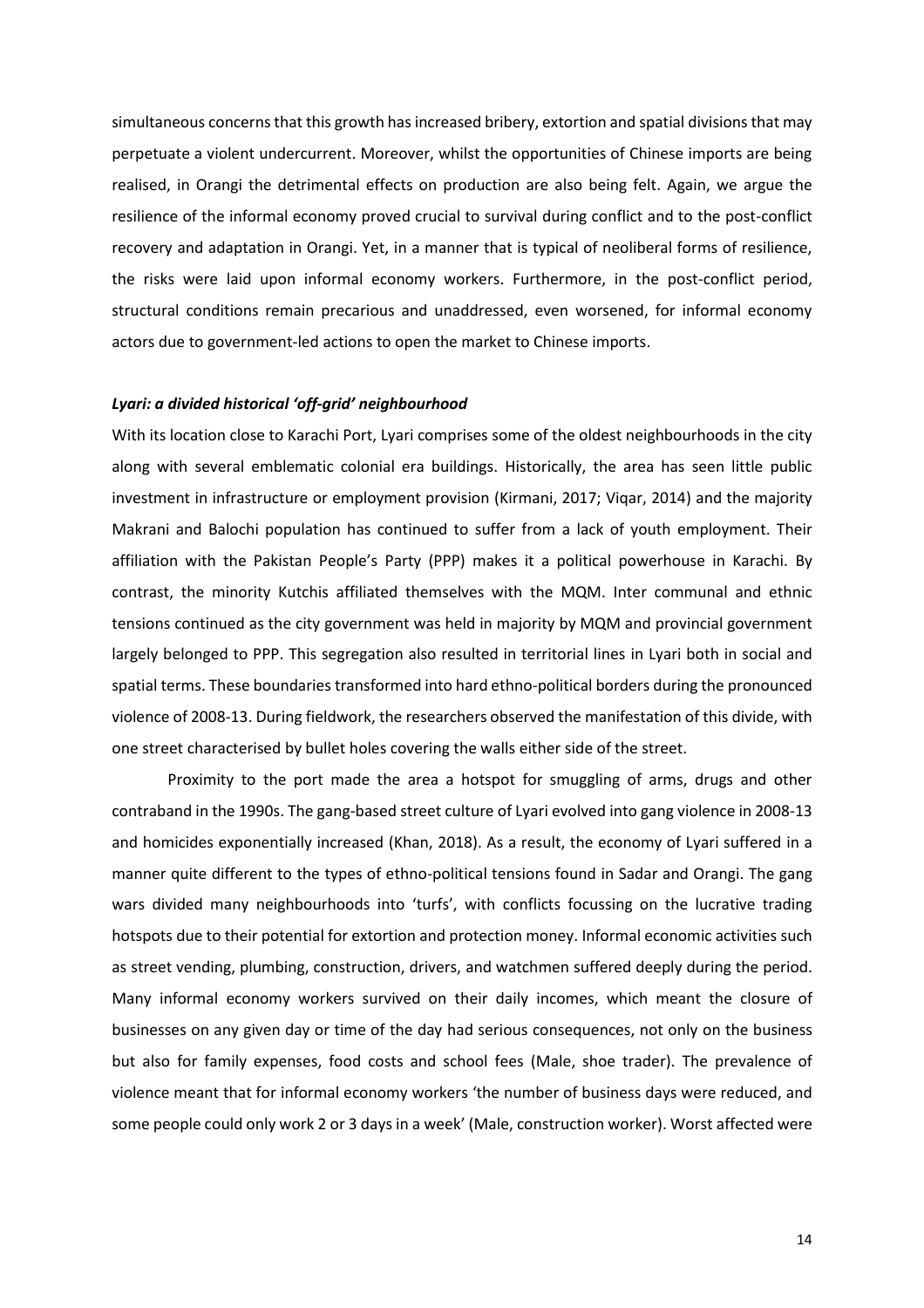the employees of informal businesses who received wages on a daily basis. With shops shut on strike days or due to violence there were few alternative income sources for the workers.

In Lyari there appears to have been a particularly gendered *Adaptability* to the economic challenges during the violence. Several key informant interviewees from NGOs explained that women played an important role in securing household income, predominantly through home-based work (e.g. sewing, knitting, stitching and embroidery) in safety from street violence that was affecting the local economies in general. Whilst home based work was not unique to Lyari, it emerged as a particularly important sector, and a positive externality, during the period of protracted violence. Yet, this adaptability was once again accompanied by risk – women faced exploitation in these roles as the law did not permit commercial work in the home and so women often worked through 'middle-men' (and they were almost always men) who took significant proportions of all sales and women also sometimes had to pay bribes to police in order to be 'permitted' to operate (Key informant interview, NGO).

During the Rangers' Operation in Lyari, many of the gang leaders were either vacated or killed and this led to more favourable working conditions, including reductions in bribery and extortion (Male, rickshaw driver). In the aftermath of the Rangers' Operation, the informal economy witnessed transformation and growth in all sectors (Male, bus conductor). Although the ethno-political divides and tensions in the area remain, many interviewees were of the opinion that informal economic activities had provided the means for a quick recovery, 'to kick-start business, especially for the unemployed and low income' (Male, shoe trader). One reason why the informal economy played a key role in economic recovery is the ease of access, particularly the need for minimum documentation (Male, fruit and vegetable trader). Importantly, as in Orangi – and arguably more so, the informal economy was seen as having 'enabled people to earn a livelihood instead of getting into crimes' (Male, porter). Whilst the resurgent presence of the informal economy appears to have played a role in bringing a general sense of security to the streets of Lyari (Male, Labourer) – contradicting global normative assumptions that link informality with crime (Mackie et al., 2017) – concerns remain, as they did in Orangi, that socio-political divisions persist and further violence remains a possibility (Female, homebased worker).

Finally, interviewees once again drew attention to the transformative trend of informal economy traders sourcing cheaper goods from China, although this was generally seen in a positive light in Lyari as a response to rising inflation and the need for consumers to access cheaper goods (Male, rickshaw driver).

The experiences of informal economy workers in Lyari contrasted markedly with those documented elsewhere in Karachi and this reflects the very different and more disruptive, armed

15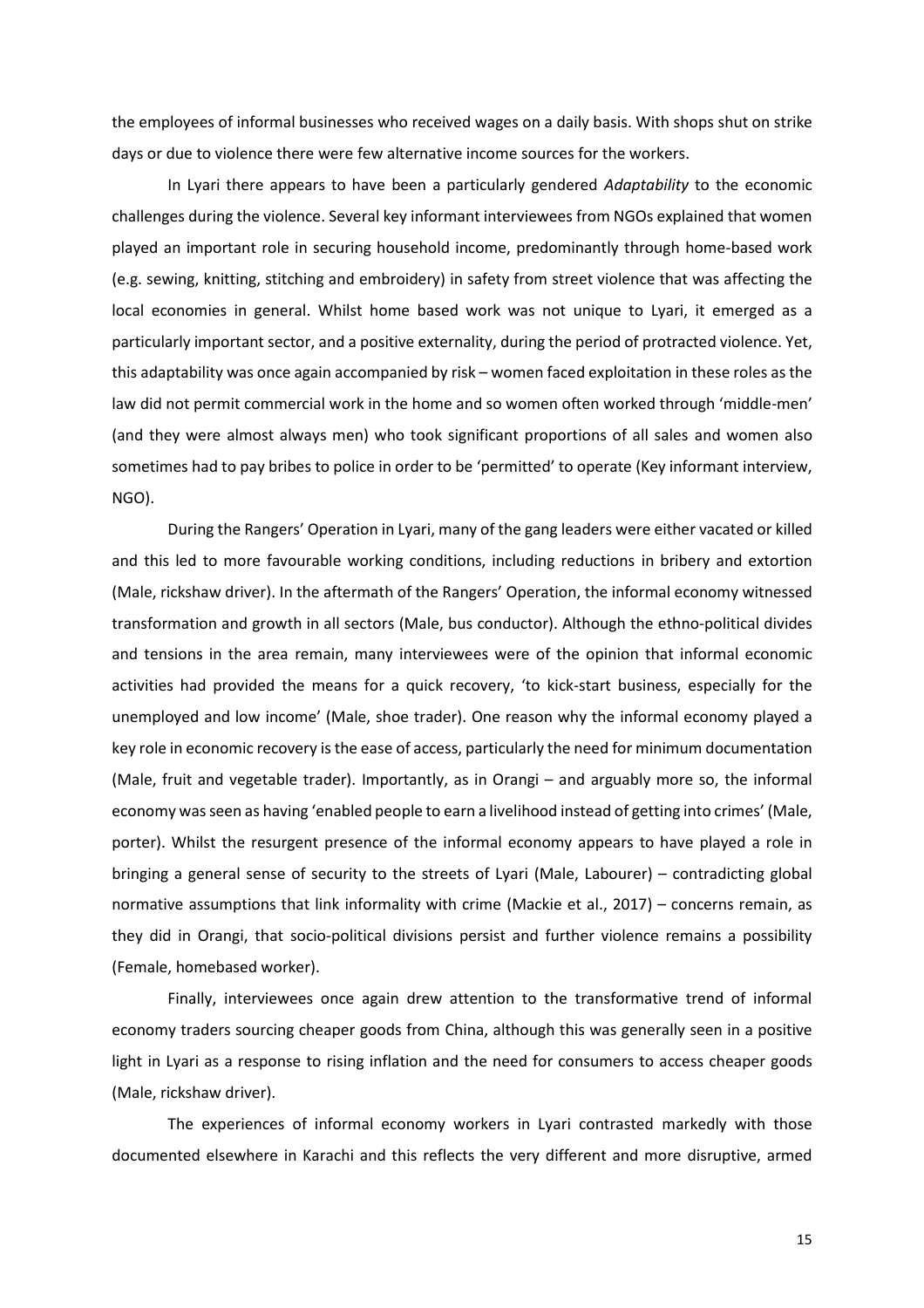gang-related, nature of the violence witnessed in the area. Within the urban informal economy of Lyari there was little sign of what we refer to as *Preparedness* or *Persistence* since workers were frequently restricted to working only 2-3 days per week. Moreover, we encountered a gendered and different form of adaptability, whereby women played a prominent economic role through homebased work where they also faced exploitation by non-state (middle-men) and state (police) actors (Hirani et al. 2018). In Lyari *Transformation* seems to have followed a fairly similar process to the experiences in Sadar and Orangi. A burgeoning informal economy emerged that provided the means for a quick recovery and appeared to have contributed to relatively peaceful development by providing employment opportunities for those who might otherwise have engaged in criminal activities and by bringing life to the streets. The influence of Chinese imports has also reached Lyari in the post-conflict period, and unlike Orangi, where this state-led change has undermined local industry, the actions of government to open up the market have had predominantly positive impacts on this port location.

#### **Conclusions**

This paper set out to explore the potential resilience of the urban informal economy through multidimensional conflict and its role in supporting the urban poor to survive and in enabling the city to recover and adapt. We applied a comparative frame, based on four integrated dimensions of preparedness, persistence, adaptability, and transformability, and combined this with wider scholarship on informality and resilience, to illuminate the potential resilience of the informal economy in three districts of Karachi (Sadar, Orangi and Lyari).

In relation to *Preparedness* and *Persistence* the research found significant differences in the experiences of informal economy workers across the three study sites. In the central district of Sadar the informal economy persisted and played a heightened role in providing for the city's population – described as giving 'oxygen to poor people'. And whilst this was also true in the more peripheral district of Orangi, its location and distance from wholesale markets meant that the ability of the informal economy to persist was hampered, though it was in Lyari that the ability of the informal economy to Persist was most affected due to the nature and ferocity of the gang-related violence.

The most conspicuous finding of the research relates to the *Adaptability* of the informal economy through conflict. There is existing evidence that during conflict urban households often work informally in order to survive (Iyenda, 2005; Looney, 2006; Aysa-Lastra, 2011; Pantuliano et al., 2011) but examining this informal economic activity through a resilience lens reveals a sector that has substantial capacity to adjust to the demands of the changing socioeconomic and political conditions during conflict. In Sadar and Orangi businesses adjusted their opening times and, in examples of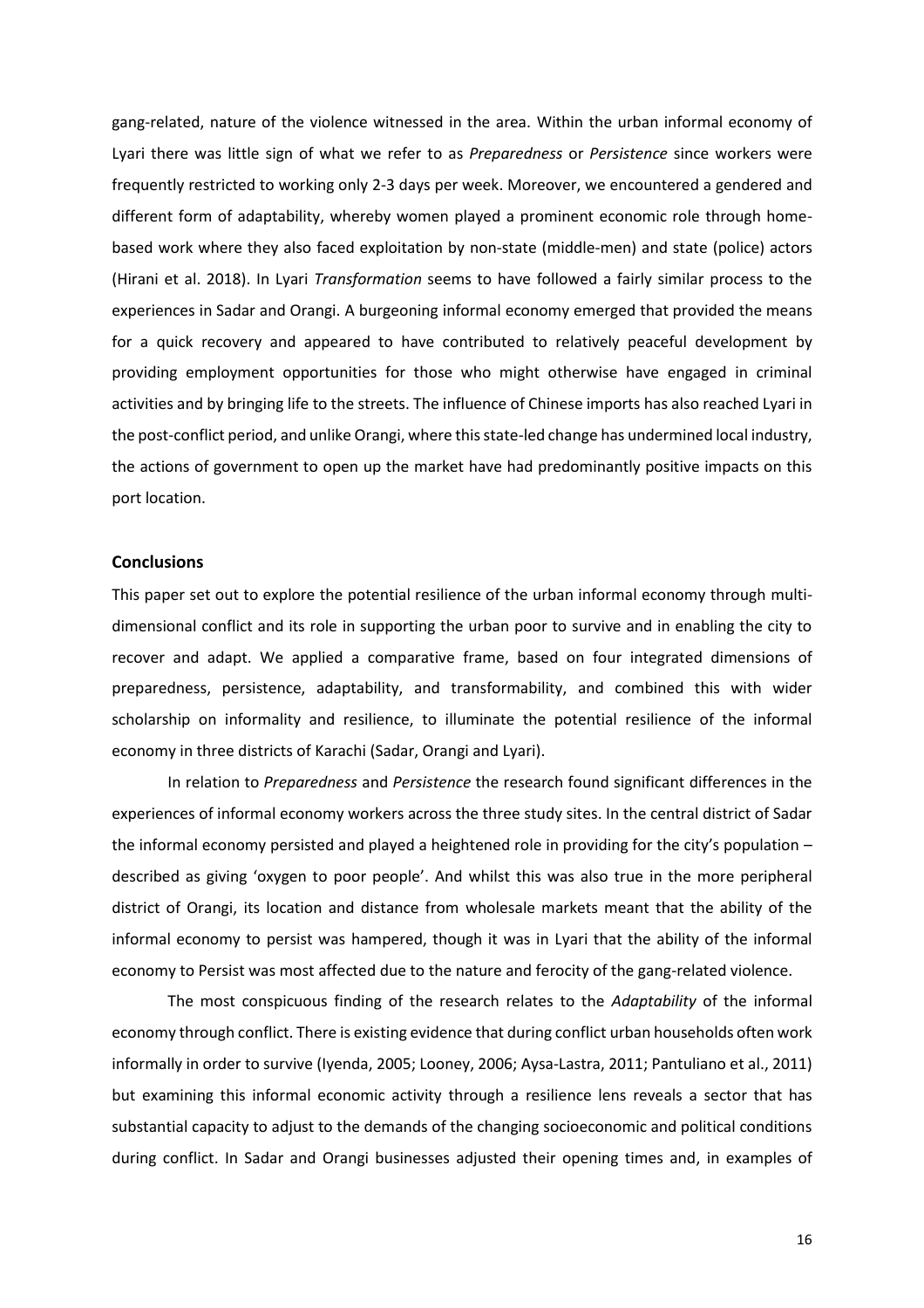positive externalities, identified and filled gaps in the market, most notably in the private informal transport market. The experience in Lyari differed due to the necessity of avoiding street-based work, which led to a gendered and different form of Adaptability, whereby women played a more prominent economic role through home-based work (Chaudhry & Bertram 2009). These spatial differences reveal the importance of moving beyond analyses of 'the resilient city' and towards more nuanced urban analysis. Yet, across all three districts this Adaptability came with risks such as acts of violence against the business, bribery, extortion and accidentally getting caught in crossfire. In seeking to avoid a romanticisation of informality and a neoliberal self-help framing of resilience, it is imperative to reiterate the important role played by multiple state (city authorities, police) and non-state actors (local gang leaders, political activists, middle-men) in the emergence of these risks.

*Transformability* refers to the changing nature of informal work and business towards a more desirable trajectory once situations of violence and conflicts have settled. Across all three districts the findings suggest a process of post-conflict transformation after 2013, with a burgeoning informal economy operating across different sectors. This transformation is accredited with playing a key role in drawing youth into employment, bringing life to the streets, and consequently reducing risk of violence. Yet, there are simultaneously concerns that the growth in the informal economy is, in some instances, accompanied by bribery, extortion and spatial divisions with undercurrents of violence. As Banks et al (2020) warn; groups with vested interests (state and non-state) in extracting and accumulating value from more disadvantaged populations, such as informal economy workers, will frequently prevent them from addressing their needs and interests. Moreover, whilst the opportunities of cheaper imports are being realised, in Orangi the detrimental effects on production are also being felt. Crucially, the structural conditions that might safeguard and enable the informal economy, such as social and economic protections, or permissions to trade, have not improved and informal modes of governance persist.

 The broad conclusion of this paper is that the resilience of the informal economy, during and after conflict, supported the urban poor to survive and sometimes thrive and enabled the city to recover and adapt, albeit persistent social and spatial divisions means that further violence remains possible. Importantly, the resilience framework employed in this paper enables the research to move beyond a binary categorisation that sees resilience as reactive (Godschalk, 2003; Briguglio et al., 2009; Samper, 2012) or proactive (Pelling, 2012; de Boer, 2015; Vale, 2014) and sheds new light on key dimensions of resilience to understand the preparedness, persistence, adaptability and transformability of the informal economy in post-conflict settings. Moreover, by applying the comparative frame in three key sites, the research unearthed how different forms of violence and different geographical locations proved to be a significant influence on experiences of informal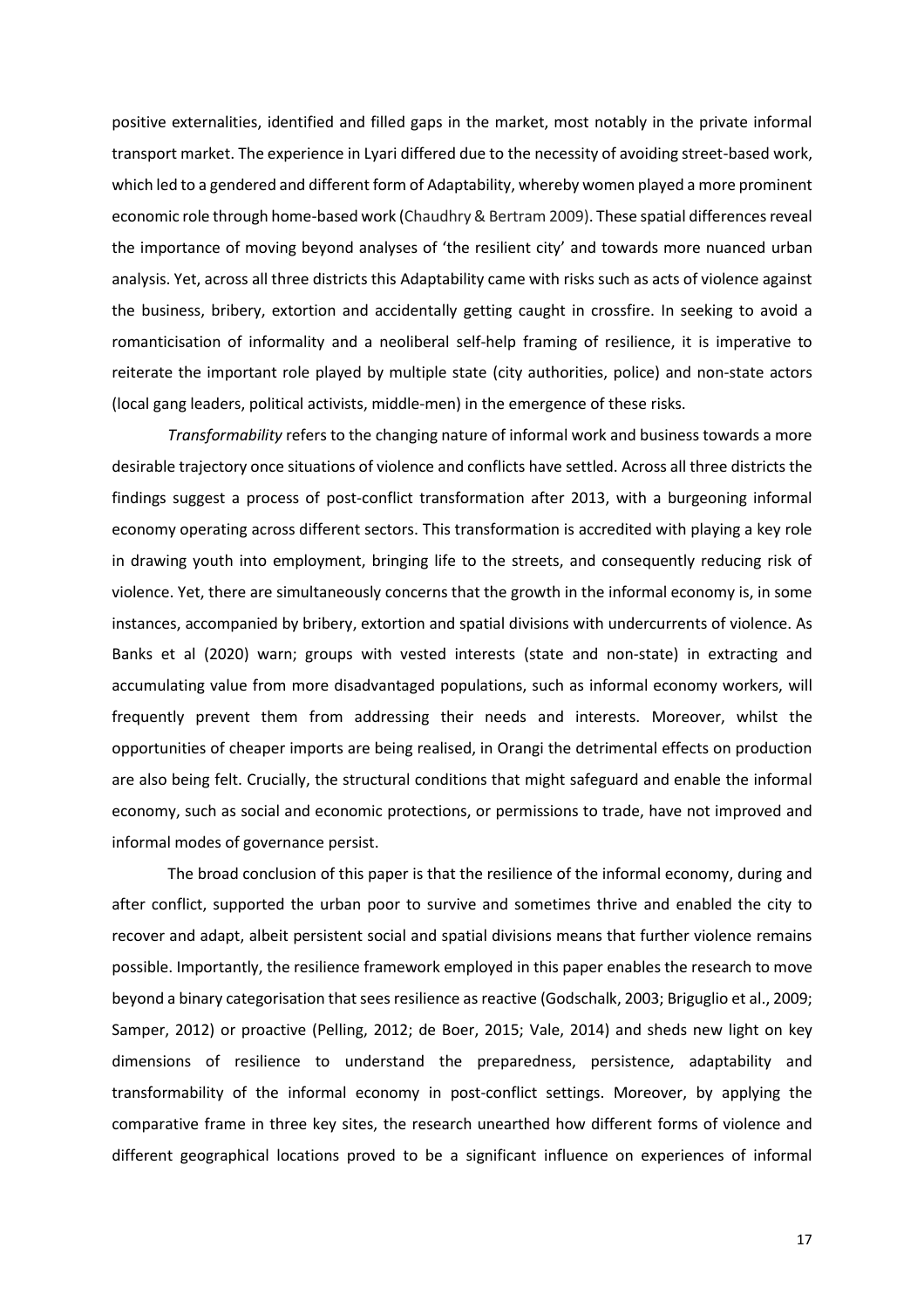economy actors through conflict. This has important implications for wider resilience research, which must move beyond 'the resilient city' analysis - the city is more than the sum of its parts.

Finally, despite the prominence of the informal economy in many conflict affected cities of the global south, its role in supporting the urban poor to survive and in enabling the city to recover and adapt is hardly considered by municipal authorities nor humanitarian and development agencies (Mackie et al., 2017). This is not to suggest that the state is absent (Banks et al, 2020); informality is produced by the actions and inactions of the state. This paper adds to a growing weight of evidence which suggests the informal economy warrants greater recognition and inclusion, and the conditions for urban informal economy workers must be improved, particularly in cities affected by conflict. Doing so is likely to have considerable positive impacts for some of the most vulnerable populations and will impact positively on urban resilience. By 2030 around half the world's poor are predicted to live in fragile and conflict-affected situations (United Nations and World Bank, 2018); these issues will be of deep importance for many decades to come.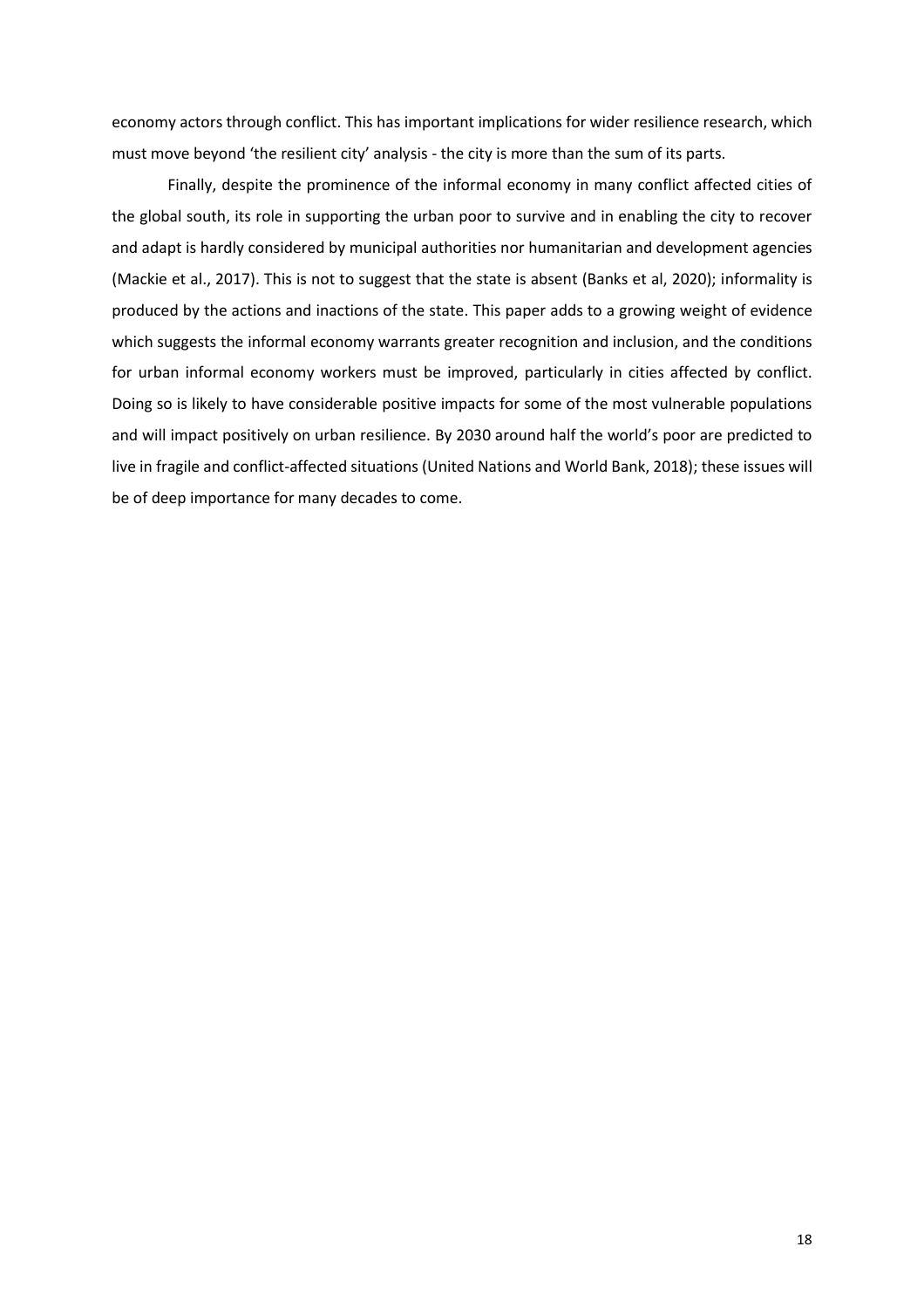# **References**

Aysa-Lastra, M. (2011) 'Integration of internally displaced persons in urban labour markets: a case study of the IDP population in Soacha, Colombia', *Journal of Refugee Studies* 24(2), 277–303

Banks, N, Lombard, N. & Mitlin, D (2020). 'Urban informality as a site of critical analysis.' *The Journal of Development Studies,* 56 (2), 223–238

Beall, J., Goodfellow, T. and Rodgers, D. (2013) 'Cities and conflict in fragile states in the developing world', *Urban Studies* 50(15), 3065-3083

Boivin, M. (2010) 'Karachi, "Mother of Immigrants": Business, Violence, and Identity Politics', *Hérodote* 4, 123-142

Briguglio, L., Cordina, G., Farrugia, N., & Vella, S. (2009) 'Economic vulnerability and resilience: concepts and measurements', *Oxford development studies 37(*3), 229-247

Brown, A. and Ahmed, S. (2017) 'Local government dissolution in Karachi: chasm or catalyst?', *Third World Thematics, A TWQ Journal.* 1(6), 879-897

Brown, A. (2015) 'Claiming the streets: property rights and legal empowerment in the urban informal economy', *World Development* 76, 238–248

Chandler, D. and Reid, J. (2016) *The Neoliberal Subject: Resilience, Adaptation and Vulnerability*. London: Rowman and Littlefield International

Chaudhry, L. N., & Bertram, C. (2009). Narrating trauma and reconstruction in post-conflict Karachi: Feminist liberation psychology and the contours of agency in the margins. *Feminism & Psychology*, 19(3), 298-312.

Cheng, L. K. (2016) 'Three questions on China's Belt and Road Initiative', *China Economic Review* 40, 309-313

Cumming, G. S. (2011). Spatial resilience: integrating landscape ecology, resilience, and sustainability. *Landscape ecology*, 26(7), 899-909

Davoudi, S., Brooks, E., & Mehmood, A. (2013)' Evolutionary resilience and strategies for climate adaptation', *Planning Practice & Research* 28(3), 307-322

de Boer, J. (2015) 'Resilience and the Fragile City', *Stability: International Journal of Security and Development* 4(1), 1-7

de Soto, H. (2000). *The mystery of capital: Why capitalism triumphs in the West and fails everywhere else*. Basic Books: New York.

Djalante, R., Shaw, R., & DeWit, A. (2020). Building resilience against biological hazards and pandemics: COVID-19 and its implications for the Sendai Framework. *Progress in Disaster Science*, 100080. DOI: [10.1016/j.pdisas.2020.100080](https://doi.org/10.1016/j.pdisas.2020.100080)

Flyvibjerg, B. (2006) 'Five Misunderstandings About Case-Study Research', *Qualitative Inquiry* 12(2), 219-245

Gayer, L. (2003) *A Divided City – "Ethnic" and "Religious" conflicts in Karachi, Pakistan.* [Online]. Available at[: http://www.sciencespo.fr/ceri/sites/sciencespo.fr.ceri/files/artlg.pdf \(](http://www.sciencespo.fr/ceri/sites/sciencespo.fr.ceri/files/artlg.pdf)accessed February 2020).

Gayer, L. (2014) *Karachi: Ordered Disorder and the Struggle for the City*. Oxford University Press: Oxford.

Gazdar, H., & Mallah, H. B. (2013) 'Informality and political violence in Karachi', *Urban Studies* 50(15), 3099-3115.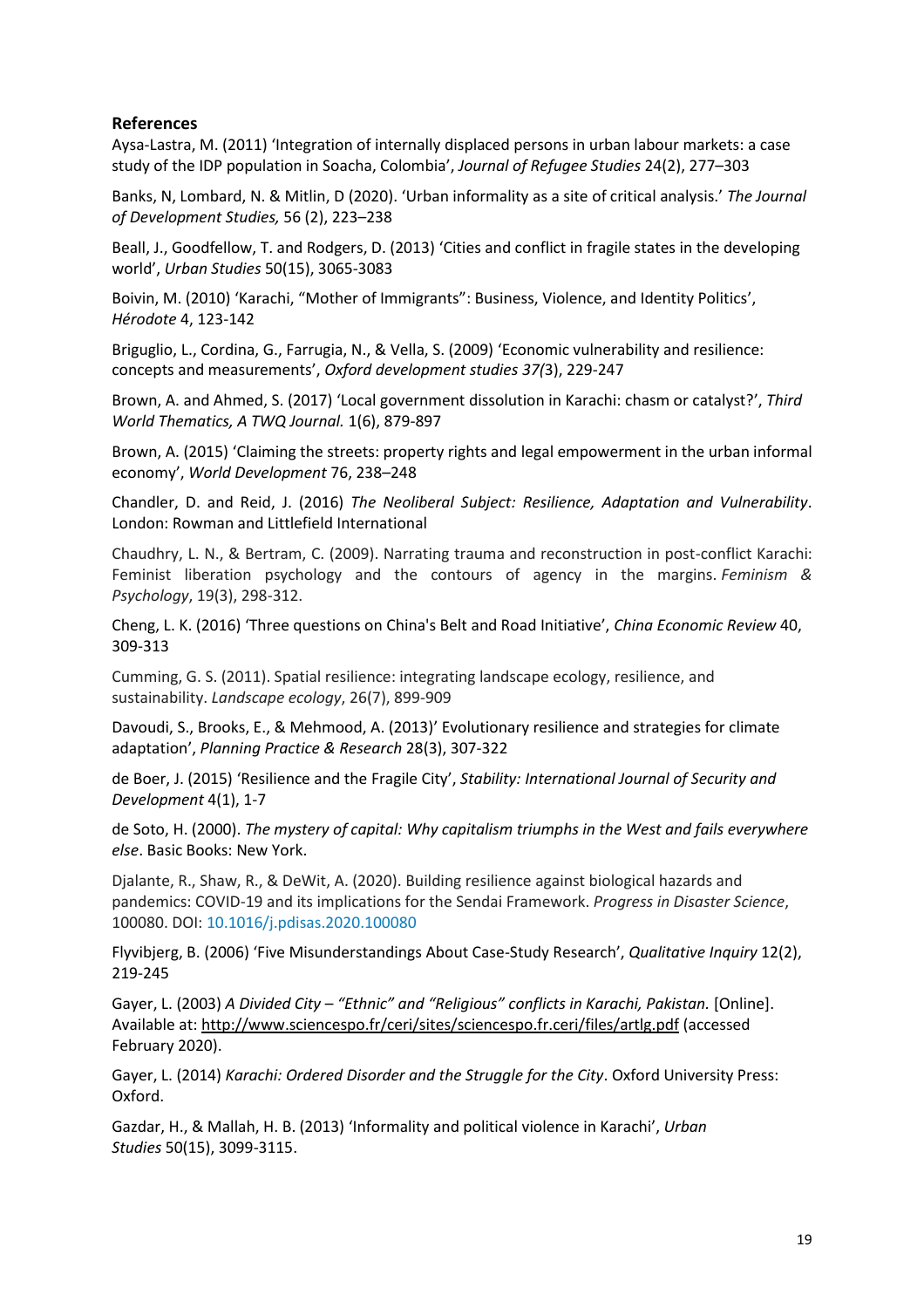Gioli, G., Khan, T., & Scheffran, J. (2013) Remittances and community resilience to conflict and environmental hazards in Northwestern Pakistan. Pardee Center Task Force Report, *Remittances flows to post-conflict states: Perspective on human security and Development* (pp. 117-127)

Godschalk, D. R. (2003) 'Urban hazard mitigation: creating resilient cities', *Natural hazards review* 4(3), 136-143

Gottdiener, M., Budd, L., & Lehtovuori, P. (2015) *Key concepts in urban studies*. Sage.

Hasan, A. (2002) 'The changing nature of the informal sector in Karachi as a result of global restructuring and liberalization', *Environment and Urbanization* 14(1), 69-78

Hasan, A. (2006) 'Orangi Pilot Project: the expansion of work beyond Orangi and the mapping of informal settlements and infrastructure', *Environment and Urbanization* 18(2), 451-480

Hasan, A., Younus, M., & Zaidi, S. A. (2002) *Understanding Karachi: planning and reform for the future*. City Press.

Hirani, S. S., Norris, C. M., Van Vliet, K. J., Van Zanten, S. V., Karmaliani, R., & Lasiuk, G. (2018). Social support intervention to promote resilience and quality of life in women living in Karachi, Pakistan: a randomized controlled trial. *International journal of public health*, 63(6), 693-702

Hoor-Ul-Ain, S. (2019) 'An empirical review of Karachi's transportation predicaments: a paradox of public policy ranging from personal attitudes to public opinion in the megacity', *Journal of Transport & Health* 12, 164-182

ILO (2018) *Women and men in the informal economy: a statistical picture* (3<sup>rd</sup> edition), International Labour Office (ILO): Geneva.

Iyenda, G (2005) 'Street enterprises, urban livelihoods and poverty in Kinshasa', *Environment and Urbanization* 17(2), 55–67

Kaker, S. A. (2014) 'Enclaves, insecurity and violence in Karachi', *South Asian History and Culture* 5(1), 93-107.

Khan, I. (2018) Karachi crime's changing face, The Daily Dawn. 25 November. <https://www.dawn.com/news/1447410/karachi-crimes-changing-face>[Accessed February 2020]

Khan, N. (2017) *Cityscapes of Violence in Karachi. Publics and Counterpublics.* Hurst: London

Kirmani, N. (2017) Life in a 'no-go area': Experiences of marginalisation and fear in Lyari. In N. Khan (Ed.) *Cityscapes of Violence in Karachi: Publics and Counterpublics*, OUP, 103-120.

Kull, D., Gitay, H., Bettencourt, S., Reid, R., Simpson, A., & McCall, K. (2016). Building resilience: World bank group experience in climate and disaster resilient development. In *Climate Change Adaptation Strategies–An Upstream-downstream Perspective*, Cham: Springer, 255-270.

Lewis, D., Kebede, G., Brown, A. and Mackie, P. (2020*) Surviving, managing, thriving: the informal economy in post-conflict cities*. UN-Habitat, Nairobi.

Looney, R (2006) 'Economic consequences of conflict: the rise of Iraq's informal economy', *Journal of Economic Issues* 40(4), 991–1007.

Mackie, P., Brown, A., Dickenson, K., Ahmed, E., Hassan, S., Barwani, M. (2017) 'Informal economies, conflict recovery and absent aid', *Environment and Urbanization* 29(2), 365-382.

Mackie, P., Bromley, R. and Brown, A. (2014) 'Informal traders and the battlegrounds of revanchism in Latin America', *International Journal of Urban and Regional Research* 38(5), 1884-1903

Mangi, F. and Kay, C. (2016) Half a Million Jobs Lost as Textile Crisis Hits Pakistan's Economy, Blooomberg, https://www.bloomberg.com/news/articles/2016-09-20/a-deserted-karachi-factorysignals-pakistan-s-textile-crisis [accessed February 2020]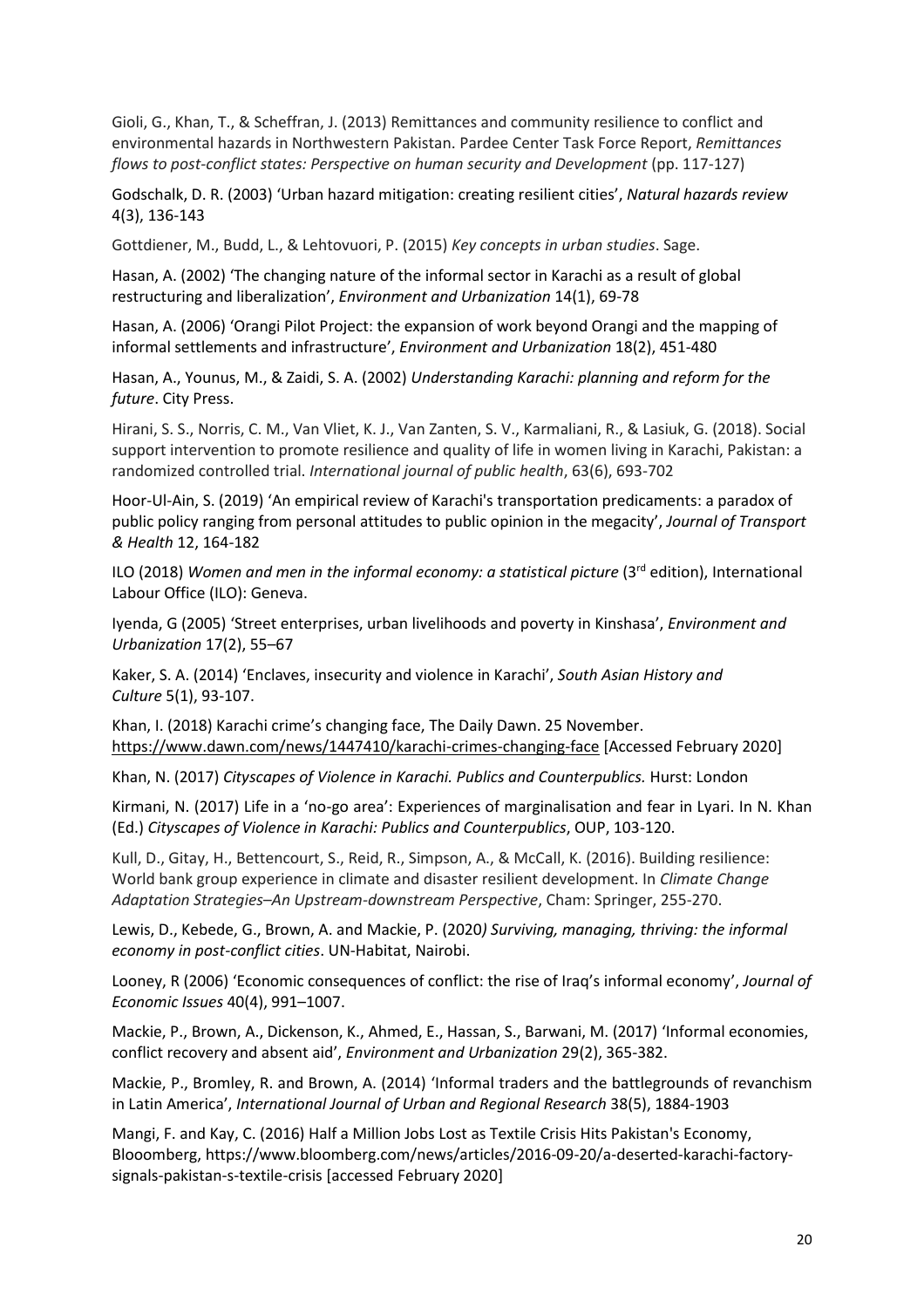Meerow, S., Newell, J. P., & Stults, M. (2016) 'Defining urban resilience: A review', *Landscape and urban planning* 147, 38-49

Mehmood, A. (2016) 'Of resilient places: planning for urban resilience', *European Planning Studies* 24(2), 407-419.

Mehmood, A., Marsden, T., Taherzadeh, A., Axinte, L. F., & Rebelo, C. (2020). Transformative roles of people and places: learning, experiencing, and regenerative action through social innovation. *Sustainability Science*, 15(2), 455-466.

Meriläinen, E. (2019) 'The dual discourse of urban resilience: robust city and self‐organised neighbourhoods.' *Disasters*. 44(1), 125-151

Moser, C. (2004) 'Urban violence and insecurity: an introductory roadmap', *Environment and Urbanization* 16(2), 3-16

Moser, C. & McIlwaine, C. (2014) 'New frontiers in twenty-first century conflict and violence', *Environment and Urbanization* 26(2), 331-344.

Muggah, R. (2014) 'Deconstructing the fragile city: exploring insecurity, violence and resilience', *Environment and Urbanization* 26(2), 345–358.

Naeem, A., & Ahmed, N. (2019) Beyond nostalgic appeal. In V. Bharne and T. Sandmeier (Eds.) *Routledge Companion to Global Heritage Conservation*

NUMBEO (2019) Crime Index 2019[. https://www.numbeo.com/crime/rankings.jsp](https://www.numbeo.com/crime/rankings.jsp) [Accessed on 31 May 2019]

Østby, G. (2013) 'Inequality and political violence: A review of the literature', *International Area Studies Review* 16(2), 206-231

Pantuliano, S., Buchanan-Smith, M., Metcalfe, V., Pavanello, S. and Martin, E. (2011) *City limits: urbanisation and vulnerability in Sudan, Synthesis report*, Humanitarian Policy Group, Overseas Development Institute: London.

Pelling, M. (2012) *The vulnerability of cities: natural disasters and social resilience*. Routledge: London.

Roy, A. (2005) 'Urban informality: Toward an epistemology of planning', *Journal of the American Planning Association*, 71, 147–158.

Roy, A. (2009) 'Why India cannot plan its cities: Informality, insurgence and the idiom of urbanization', *Planning Theory*, 8, 76–87.

Roy, A. (2011) 'Slumdog cities: Rethinking subaltern urbanism', *International Journal of Urban and Regional Research*, 35, 223–238.

Samper, J. (2012) *Urban resilience in situations of chronic violence case study of Medellin, Colombia*. Massachusetts Institute of Technology: Massachusetts.

Schilling, J., Vivekananda, J., Khan, M. A., & Pandey, N. (2013). Vulnerability to environmental risks and effects on community resilience in mid-west Nepal and south-east Pakistan. *Environment and Natural Resources Research*, *3*(4), 27.

Sherani, S. (2013) The informal economy, *Dawn Newspaper,* 22 February 2013, https://www.dawn.com/news/787833 [accessed February 2020].

Tyler, A. (2008) Protection and livelihoods in Somalia. *Humanitarian Exchange No 40*, http://odihpn.org/magazine/protection-andlivelihoods-in-somalia [accessed February 2020]